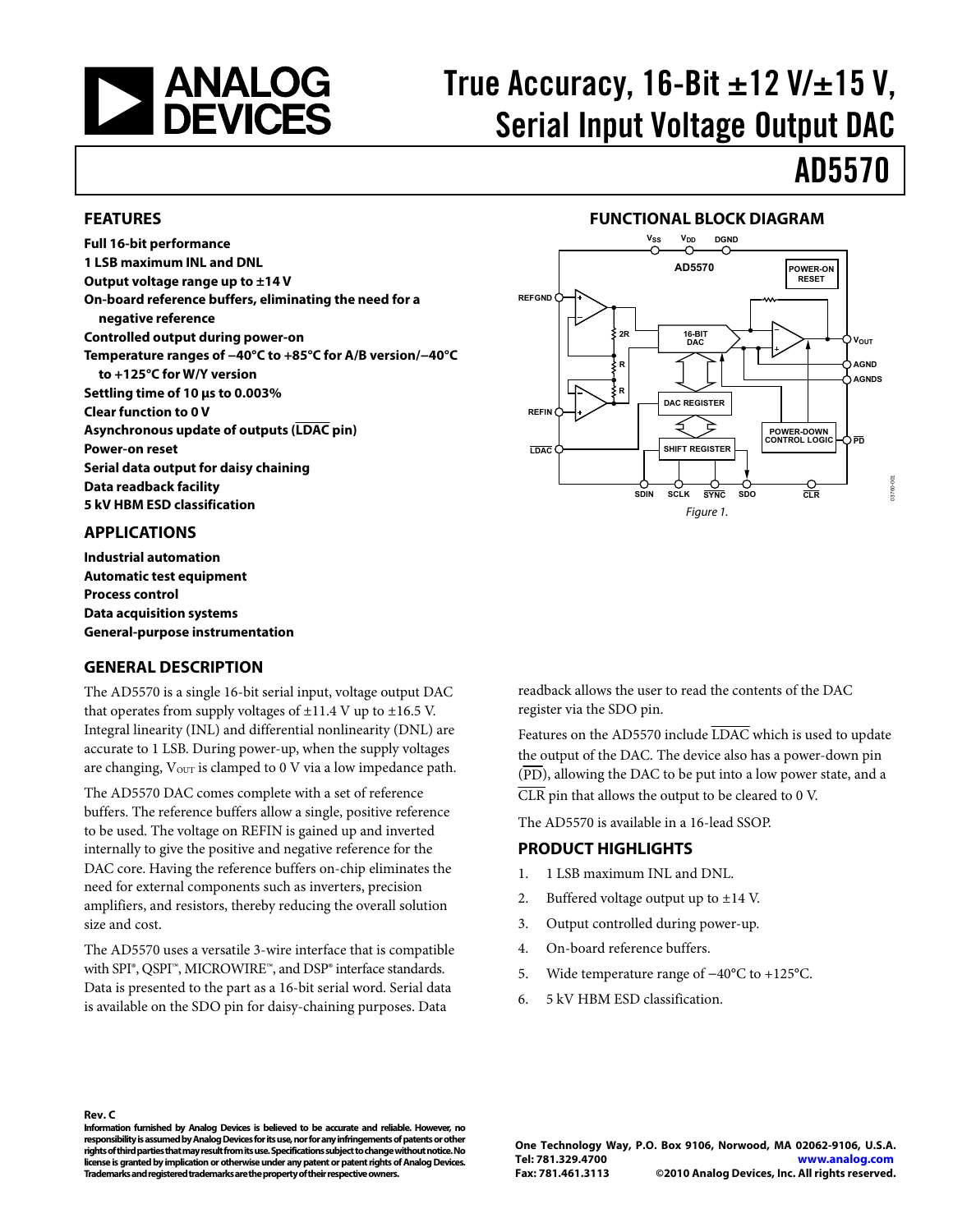## **TABLE OF CONTENTS**

### **REVISION HISTORY**

### $11/10$ –Rev. B to Rev. C

| Added HBM ESD Classification to Features and Product |  |
|------------------------------------------------------|--|
|                                                      |  |
|                                                      |  |
|                                                      |  |
| 9/06-Rev. A to Rev. B                                |  |
|                                                      |  |
| $\Omega$ $\Gamma$ $\Gamma$ $\Omega$                  |  |

| Changes to AD5570 to 8xC51 Interface Section  21 |  |
|--------------------------------------------------|--|
|                                                  |  |
| $4/05$ —Rev. 0 to Rev. A                         |  |
|                                                  |  |
|                                                  |  |
|                                                  |  |
|                                                  |  |

### **Revision 0: Initial Version**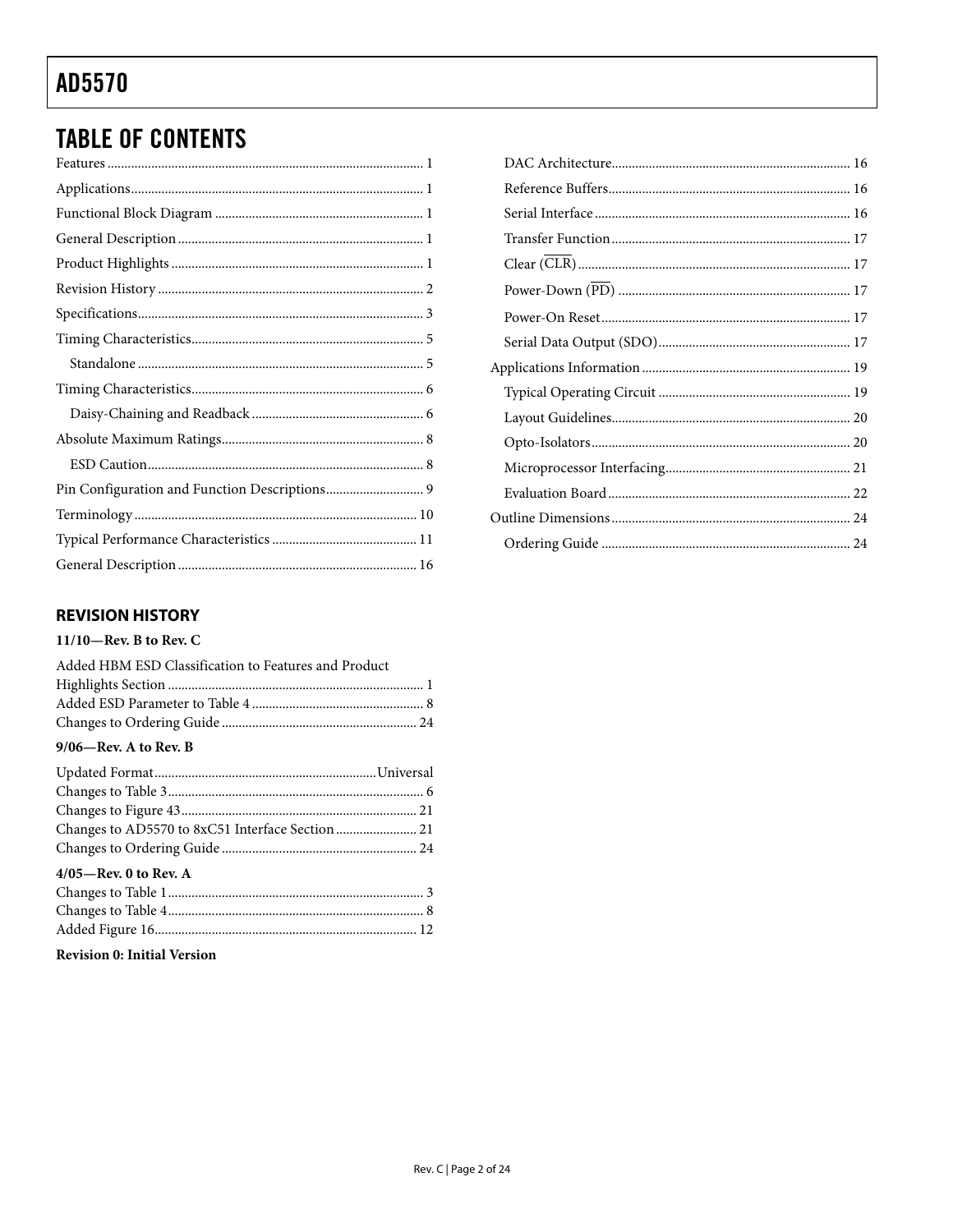## <span id="page-2-0"></span>**SPECIFICATIONS**

 $V_{DD} = +11.4$  V to +16.5 V,  $V_{SS} = -11.4$  V to  $-16.5$  V,  $V_{REF} = 5$  V,  $REFGND = AGND = DGND = 0$  V,  $R_L = 5$  k $\Omega$ ,  $C_L = 200$  pF to AGND; all specifications  $T_{\rm MIN}$  to  $T_{\rm MAX}$  unless otherwise noted.

| Table 1.                                  |                |          |                |              |                                     |
|-------------------------------------------|----------------|----------|----------------|--------------|-------------------------------------|
| Parameter <sup>1</sup>                    | Min            | Typ $^2$ | <b>Max</b>     | Unit         | <b>Test Conditions/Comments</b>     |
| <b>ACCURACY</b>                           |                |          |                |              |                                     |
| Resolution                                | 16             |          |                | <b>Bits</b>  |                                     |
| Monotonicity                              | 16             |          |                | <b>Bits</b>  |                                     |
| <b>Differential Nonlinearity (DNL)</b>    | $-1$           | ±0.3     | $+1$           | <b>LSB</b>   |                                     |
| Relative Accuracy (INL)                   |                |          |                |              |                                     |
| <b>B/Y Grade</b>                          | $-1$           | ±0.4     | $+1$           | <b>LSB</b>   |                                     |
| A/W Grade                                 | $-2$           | ±0.6     | $+2$           | <b>LSB</b>   |                                     |
| Positive INL Drift Over Time <sup>3</sup> |                |          |                |              | See Figure 16                       |
| A/B Grades                                |                | 2.5      |                | ppm          |                                     |
| <b>W/Y Grades</b>                         |                | 6.5      |                | ppm          |                                     |
| Negative Full-Scale Error                 |                | ±0.9     | ±7.5           | mV           |                                     |
| <b>Full-Scale Error</b>                   |                | ±1.8     | ±6             | mV           |                                     |
| <b>Bipolar Zero Error</b>                 |                | ±0.9     | ±7.5           | mV           |                                     |
| Gain Error                                |                | ±1.8     | ±7.5           | mV           |                                     |
| Gain Temperature Coefficient <sup>4</sup> |                | $+0.25$  | ±1.5           | ppm FSR/°C   |                                     |
| <b>REFERENCE INPUT</b>                    |                |          |                |              |                                     |
| Reference Input Range <sup>4</sup>        | 4              | 5        | 5              | $\sf V$      | With $\pm$ 11.4 V supplies          |
|                                           | 4              | 5        | $\overline{7}$ | $\vee$       | With $\pm$ 16.5 V supplies          |
| Input Current                             |                |          | ±0.1           | μA           |                                     |
| OUTPUT CHARACTERISTICS <sup>4</sup>       |                |          |                |              |                                     |
| Output Voltage Range                      | $V_{SS} + 1.4$ |          | $V_{DD} - 1.4$ | V            | With $\pm$ 11.4 V supplies          |
|                                           | $V_{SS} + 2.5$ |          | $V_{DD}$ - 2.5 | V            | With $\pm$ 16.5 V supplies          |
| <b>Output Voltage Settling Time</b>       |                | 12       | 16             | $\mu$ s      | At 16 bits to ±0.5 LSB              |
|                                           |                | 10       | 13             | μs           | To 0.0003%                          |
|                                           |                | 6        | 7              | μs           | 512 LSB code change                 |
| Slew Rate                                 |                | 6.5      |                | $V/\mu s$    | Measured from 10% to 90%            |
| Digital-to-Analog Glitch Impulse          |                | 15       |                | nV-s         | ±12 V supplies; 1 LSB change around |
|                                           |                |          |                |              | the major carry                     |
| Bandwidth                                 |                | 20       |                | kHz          |                                     |
| <b>Short Circuit Current</b>              |                | 25       |                | mA           |                                     |
| <b>Output Noise Voltage Density</b>       |                | 85       |                | nV/Hz        | $f = 1$ kHz; midscale loaded        |
| DAC Output Impedance                      |                | 0.35     | 0.5            | Ω            |                                     |
| Digital Feedthrough                       |                | 0.5      |                | nV-s         |                                     |
| WARMUP TIME <sup>5</sup>                  |                | 12       |                | sec          |                                     |
| <b>LOGIC INPUTS</b>                       |                |          |                |              |                                     |
| <b>Input Currents</b>                     |                |          | ±0.1           | μA           |                                     |
| VINH, Input High Voltage                  | $\overline{2}$ |          |                | $\mathsf{V}$ |                                     |
| VINL, Input Low Voltage                   |                |          | $0.8\,$        | $\mathsf{V}$ |                                     |
| C <sub>IN</sub> , Input Capacitance       |                | 3        |                | pF           |                                     |
| <b>LOGIC OUTPUTS</b>                      |                |          |                |              |                                     |
| V <sub>OL</sub> , Output Low Voltage      |                |          | 0.4            | $\mathsf{V}$ | $I_{SINK} = 1$ mA                   |
| Floating-State Output                     |                | 8        |                | pF           |                                     |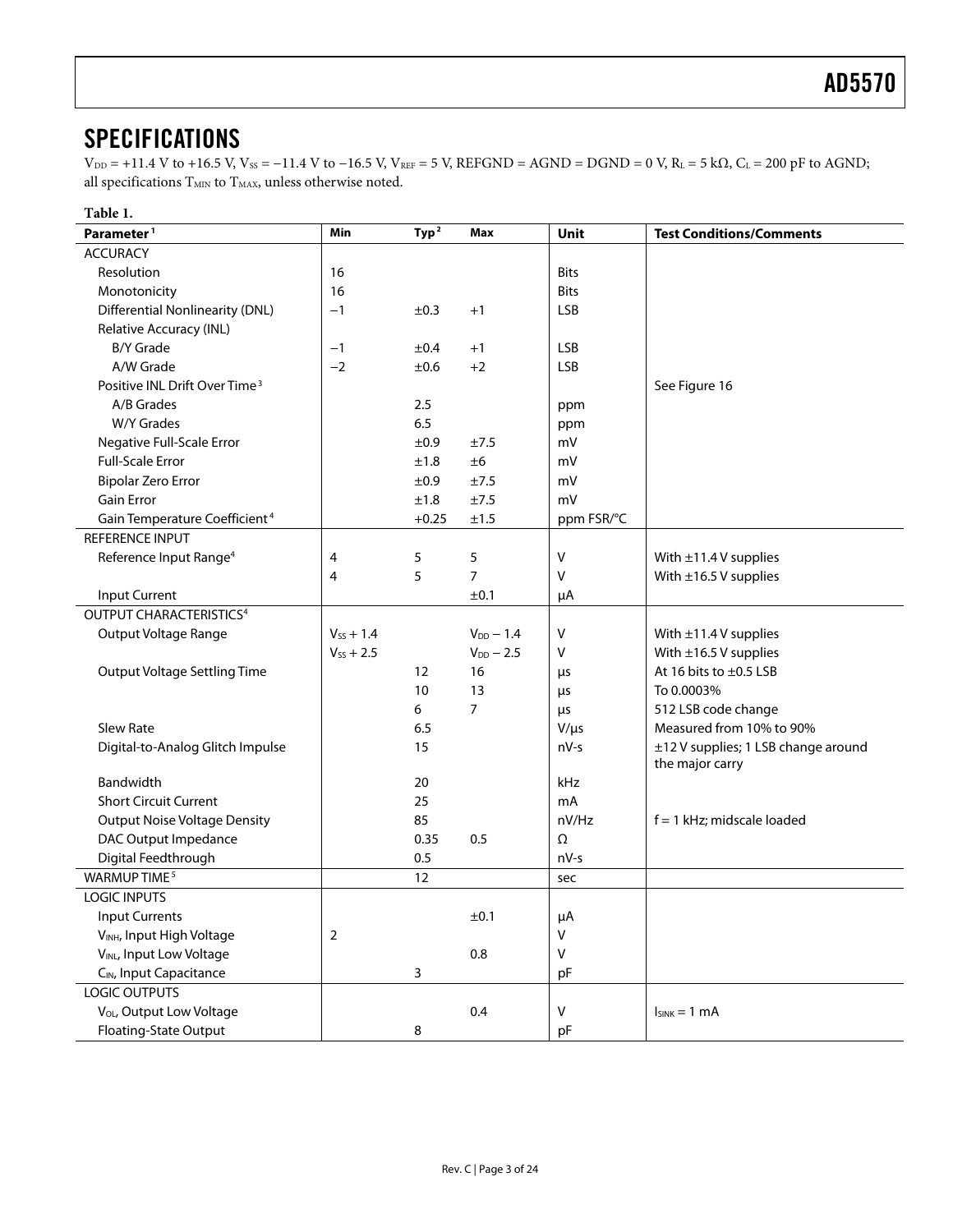<span id="page-3-0"></span>

| Parameter <sup>1</sup>                | Min   | Type <sup>2</sup> | Max   | Unit  | <b>Test Conditions/Comments</b>                |
|---------------------------------------|-------|-------------------|-------|-------|------------------------------------------------|
| POWER REQUIREMENTS                    |       |                   |       |       |                                                |
| V <sub>DD</sub> /V <sub>ss</sub>      | ±11.4 |                   | ±16.5 | v     |                                                |
| <b>I</b> <sub>DD</sub>                |       | 4                 |       | mA    | V <sub>OUT</sub> unloaded                      |
| <b>I</b> ss                           |       | 3.5               |       | mA    | V <sub>OUT</sub> unloaded                      |
| Power-Down Current                    |       | 16                |       | μA    | V <sub>OUT</sub> unloaded                      |
| Power-Supply Sensitivity <sup>6</sup> |       | 0.1               |       | LSB/V | $\pm$ 15 supplies $\pm$ 10%; full-scale loaded |
| Power Dissipation                     |       | 100               |       | mW    | V <sub>OUT</sub> unloaded                      |

1 Temperature ranges: A and B versions = − 40°C to +85°C; W and Y versions = −40°C to +125°C. 2

<sup>2</sup> Typical specifications at ±12 V/±15 V, +25°C.<br><sup>3</sup> These numbers are generated from the life test of the part.<br><sup>4</sup> Guaranteed by design.<br><sup>5</sup> Warmup time is required for the device to reach thermal equilibrium, thus achi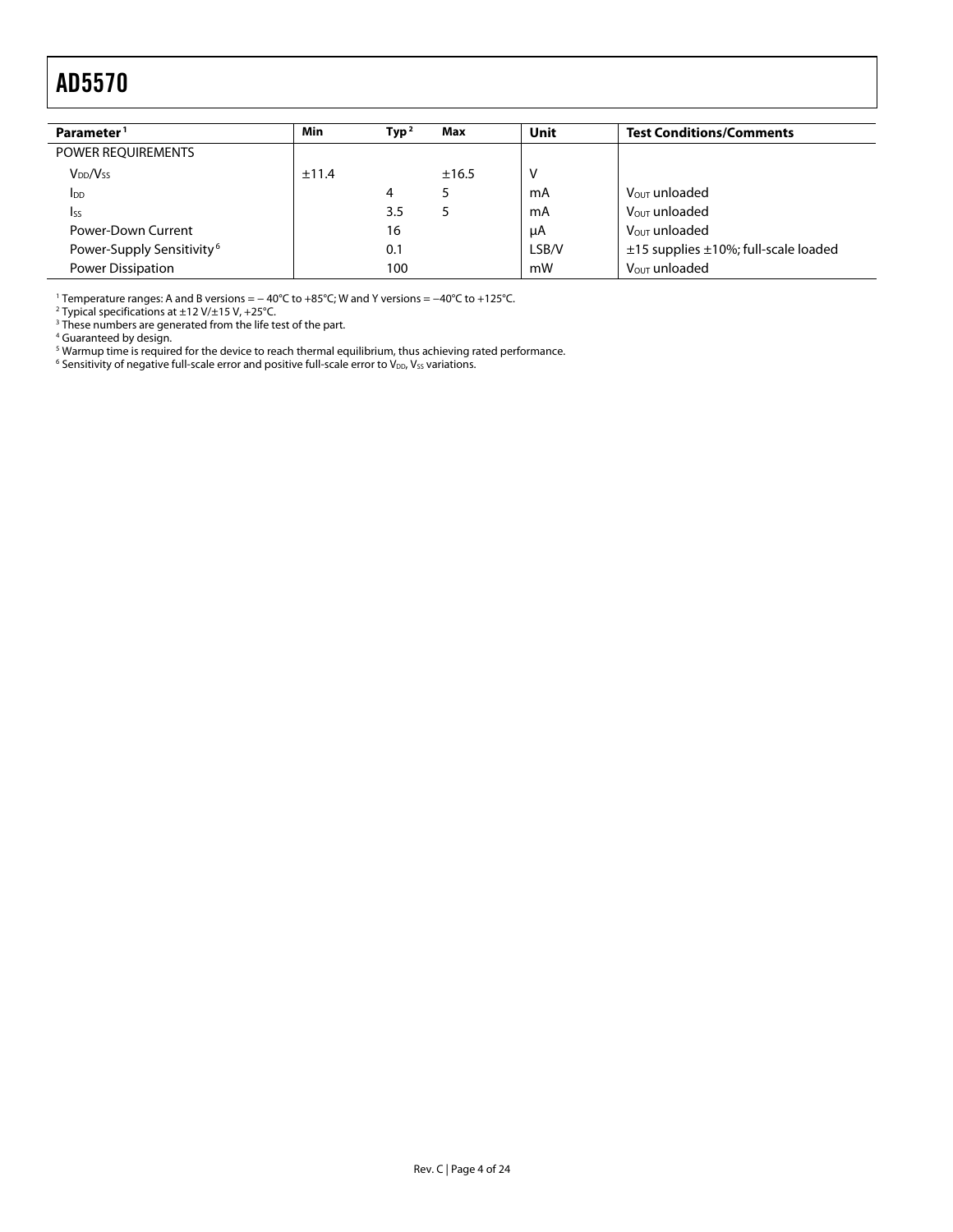## <span id="page-4-1"></span><span id="page-4-0"></span>TIMING CHARACTERISTICS

### **STANDALONE**

 $V_{DD}$  = +12 V ± 5%,  $V_{SS}$  = -12 V ± 5% or  $V_{DD}$  = +15 V ± 10%,  $V_{SS}$  = -15 V ± 10%,  $V_{REF}$  = 5 V, REFGND = AGND = DGND = 0 V, R<sub>L</sub> = 5 kΩ,  $C_L$  = 200 pF to AGND; all specifications  $T_{MIN}$  to  $T_{MAX}$ , unless otherwise noted.

| Table 2.                 |                                              |         |                                                    |
|--------------------------|----------------------------------------------|---------|----------------------------------------------------|
| Parameter <sup>1,2</sup> | Limit at T <sub>MIN</sub> , T <sub>MAX</sub> | Unit    | <b>Description</b>                                 |
| f <sub>MAX</sub>         | 10                                           | MHz max | <b>SCLK</b> frequency                              |
| $t_1$                    | 100                                          | ns min  | SCLK cycle time                                    |
| t <sub>2</sub>           | 35                                           | ns min  | SCLK high time                                     |
| $t_3$                    | 35                                           | ns min  | <b>SCLK</b> low time                               |
| t4                       | 10                                           | ns min  | SYNC to SCLK falling edge setup time               |
| t5                       | 35                                           | ns min  | Data setup time                                    |
| t6                       | 0                                            | ns min  | Data hold time                                     |
| t7                       | 45                                           | ns min  | SCLK falling edge to SYNC rising edge              |
| t.                       | 45                                           | ns min  | Minimum SYNC high time                             |
| t9                       | 0                                            | ns min  | <b>SYNC</b> rising edge to LDAC falling edge       |
| $t_{10}$                 | 50                                           | ns min  | LDAC pulse width                                   |
| $t_{11}$                 | 0                                            | ns min  | LDAC falling edge to SYNC falling edge (no update) |
| $t_{12}$                 | 0                                            | ns min  | LDAC rising edge to SYNC rising edge (no update)   |
| $t_{13}$                 | 20                                           | ns min  | CLR pulse width                                    |

<sup>1</sup> All parameters guaranteed by design and characterization. Not production tested.

<sup>2</sup> All input signals are measured with tr = tf = 5 ns (10% to 90% of V<sub>DD</sub>) and timed from a voltage level of (V<sub>IL</sub> +V<sub>IH</sub>)/2.

<span id="page-4-2"></span>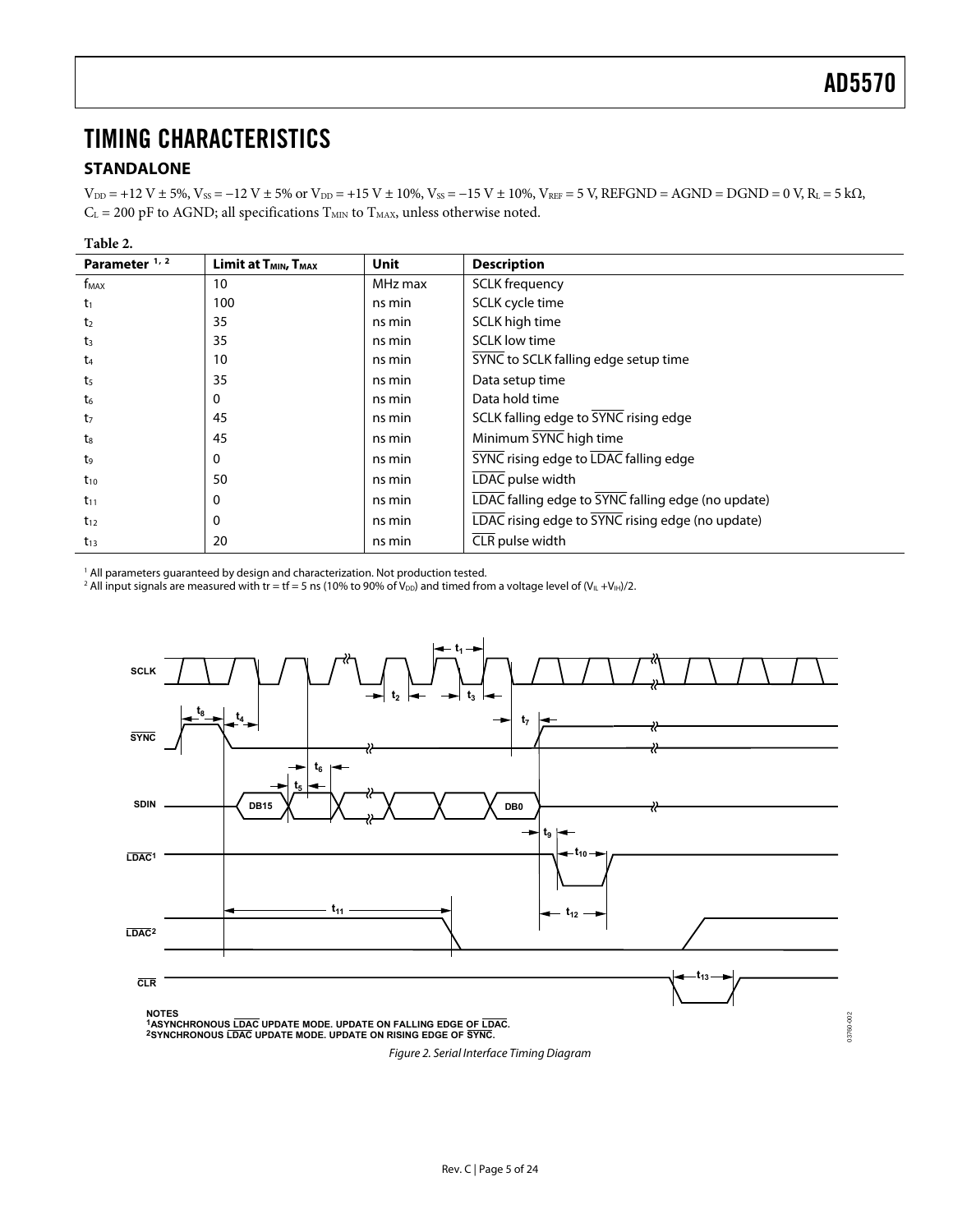## <span id="page-5-1"></span><span id="page-5-0"></span>TIMING CHARACTERISTICS

### **DAISY-CHAINING AND READBACK**

 $V_{DD}$  = +12 V ± 5%,  $V_{SS}$  = -12 V ± 5% or  $V_{DD}$  = +15 V ± 10%,  $V_{SS}$  = -15 V ± 10%,  $V_{REF}$  = 5 V, REFGND = AGND = DGND = 0 V, R<sub>L</sub> = 5 kΩ,  $C_L$  = 200 pF to AGND; all specifications  $T_{MIN}$  to  $T_{MAX}$ , unless otherwise noted.

| Parameter <sup>1, 2</sup> | Limit at T <sub>MIN</sub> , T <sub>MAX</sub> | <b>Unit</b> | <b>Description</b>                           |
|---------------------------|----------------------------------------------|-------------|----------------------------------------------|
| f <sub>MAX</sub>          | 2                                            | MHz max     | <b>SCLK</b> frequency                        |
| $t_1$                     | 500                                          | ns min      | SCLK cycle time                              |
| t <sub>2</sub>            | 200                                          | ns min      | SCLK high time                               |
| t3                        | 200                                          | ns min      | <b>SCLK low time</b>                         |
| t4                        | 10                                           | ns min      | SYNC to SCLK falling edge setup time         |
| t <sub>5</sub>            | 35                                           | ns min      | Data setup time                              |
| t6                        | 0                                            | ns min      | Data hold time                               |
| t <sub>7</sub>            | 45                                           | ns min      | SCLK falling edge to SYNC rising edge        |
| t <sub>8</sub>            | 45                                           | ns min      | Minimum SYNC high time                       |
| t <sub>9</sub>            | 0                                            | ns min      | <b>SYNC</b> rising edge to LDAC falling edge |
| $t_{10}$                  | 50                                           | ns min      | LDAC pulse width                             |
| $t_{14}$ <sup>3</sup>     | 200                                          | ns max      | Data delay on SDO                            |

<sup>1</sup> All parameters guaranteed by design and characterization. Not production tested.

<sup>2</sup> All input signals are measured with tr = tf = 5 ns (10% to 90% of V<sub>DD</sub>) and timed from a voltage level of (V<sub>IL</sub> +V<sub>IH</sub>)/2. SDO; R<sub>PULLUP</sub> = 5 kΩ, C<sub>L</sub> = 15 pF.<br><sup>3</sup> With C. − 0 pE t.. − 100 ps <sup>3</sup> With  $C_L = 0$  pF,  $t_{14} = 100$  ns.



Figure 3. Daisy-Chaining Timing Diagram

03760-003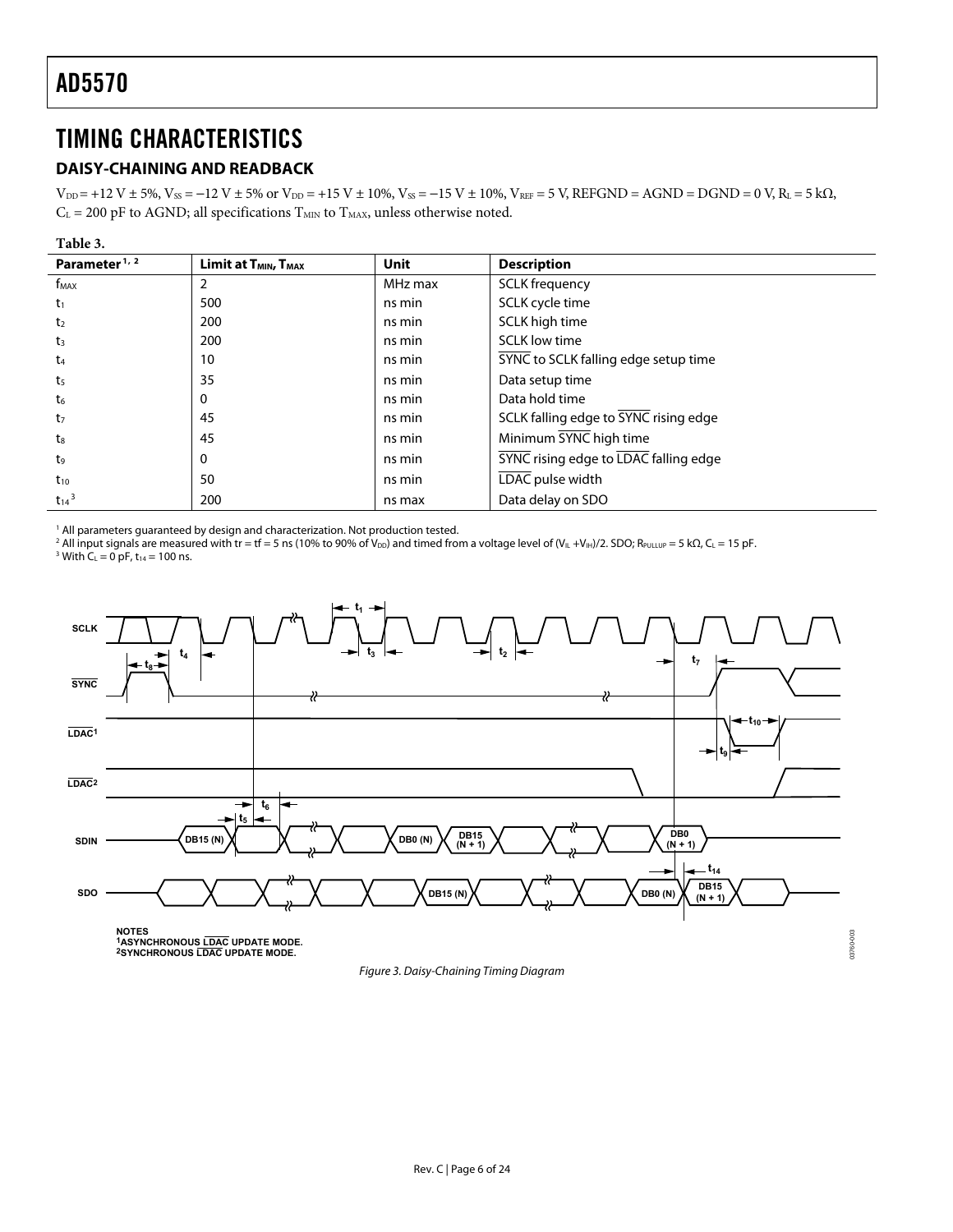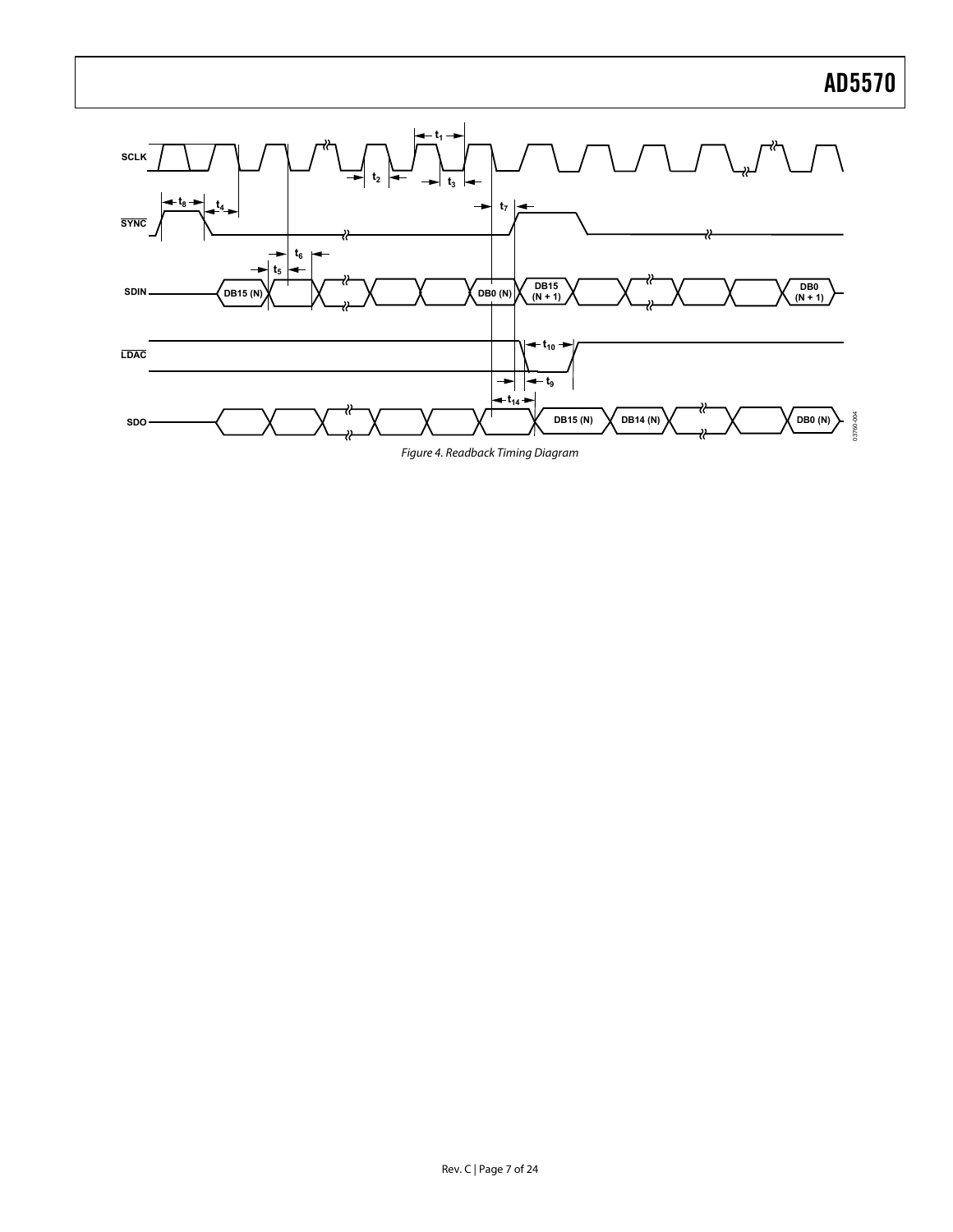## <span id="page-7-1"></span><span id="page-7-0"></span>ABSOLUTE MAXIMUM RATINGS

 $T_A = 25$ °C, unless otherwise noted.

### **Table 4.**

| <b>Parameter</b>                                  | Rating                               |
|---------------------------------------------------|--------------------------------------|
| V <sub>DD</sub> to AGND, AGNDS, DGND              | $-0.3$ V to $+17$ V                  |
| V <sub>ss</sub> to AGND, AGNDS, DGND              | $+0.3$ V to $-17$ V                  |
| AGND, AGNDS to DGND                               | $-0.3$ V to $+0.3$ V                 |
| REFGND to AGND, ADNDS                             | $-0.3$ V to $+0.3$ V                 |
| <b>REFIN to AGND, AGNDS</b>                       | $-0.3$ V to $+17$ V                  |
| <b>REFIN to REFGND</b>                            | $-0.3$ V to $+17$ V                  |
| Digital Inputs to DGND                            | $-0.3$ V to V <sub>pp</sub> $+0.3$ V |
| V <sub>OUT</sub> to AGND, AGNDS                   | $V_{ss}$ – 0.3 V to                  |
|                                                   | $V_{DD} + 0.3 V$                     |
| SDO to DGND                                       | $-0.3$ V to $+6.5$ V                 |
| Operating Temperature Range                       |                                      |
| W/Y Grades                                        | $-40^{\circ}$ C to $+125^{\circ}$ C  |
| A/B Grades                                        | $-40^{\circ}$ C to $+85^{\circ}$ C   |
| Storage Temperature Range                         | $-65^{\circ}$ C to $+150^{\circ}$ C  |
| Maximum Junction Temperature (T <sub>J</sub> max) | $150^{\circ}$ C                      |
| 16-Lead SSOP Package                              |                                      |
| Power Dissipation                                 | $(TJ max - TA)/\thetaJA$             |
| $\theta_{JA}$ Thermal Impedance                   | 139°C/W                              |
| Lead Temperature (Soldering, 10 sec)              | 300°C                                |
| IR Reflow, Peak Temperature                       | $230^{\circ}$ C                      |
| FSD <sup>1</sup>                                  | $5$ kV                               |

<sup>1</sup> HBM classification.

Stresses above those listed under Absolute Maximum Ratings may cause permanent damage to the device. This is a stress rating only; functional operation of the device at these or any other conditions above those indicated in the operational section of this specification is not implied. Exposure to absolute maximum rating conditions for extended periods may affect device reliability.

### **ESD CAUTION**



ESD (electrostatic discharge) sensitive device. Charged devices and circuit boards can discharge without detection. Although this product features patented or proprietary protection circuitry, damage may occur on devices subjected to high energy ESD. Therefore, proper ESD precautions should be taken to avoid performance degradation or loss of functionality.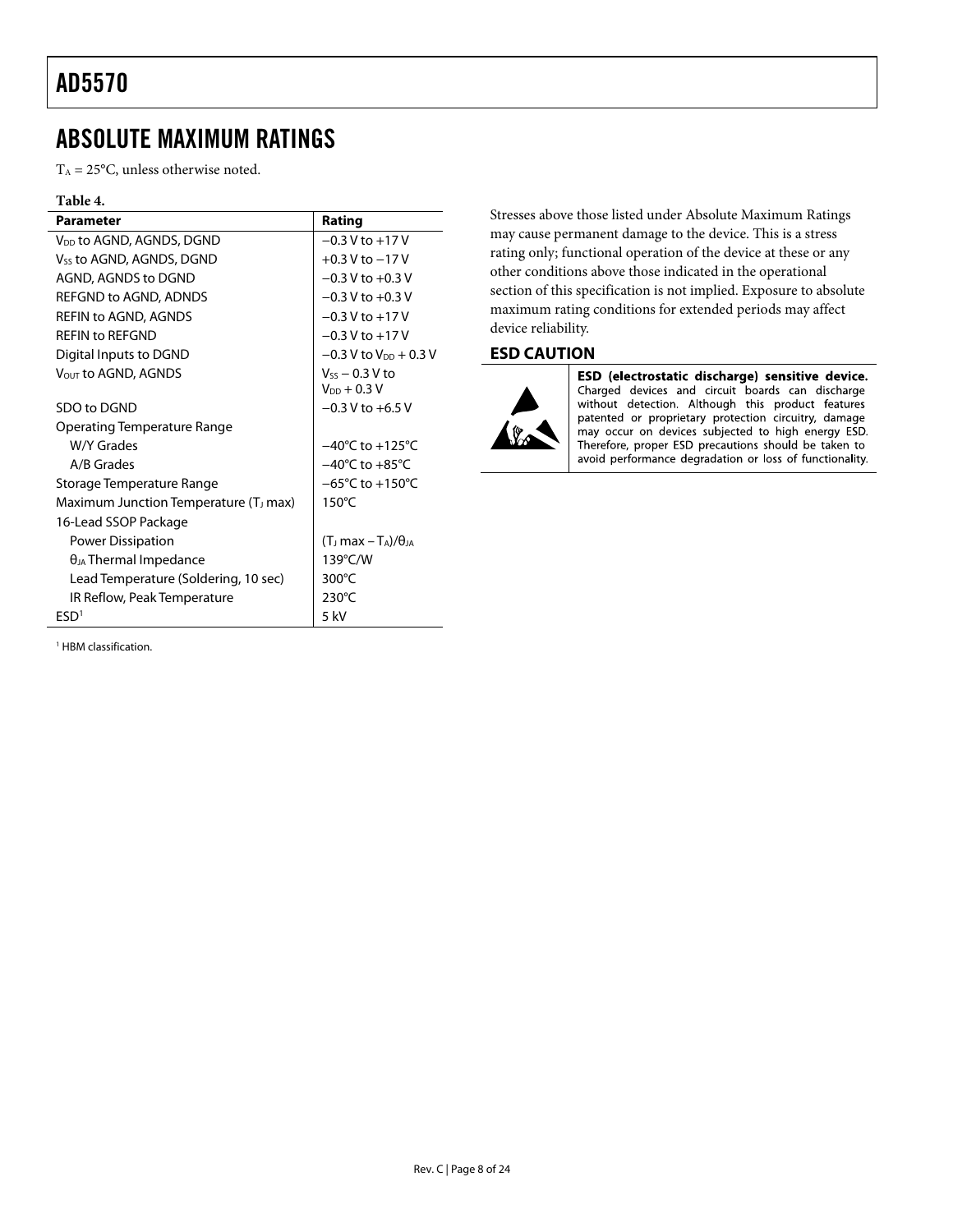## <span id="page-8-0"></span>PIN CONFIGURATION AND FUNCTION DESCRIPTIONS



Figure 5. Pin Configuration

### **Table 5. Pin Function Descriptions**

| Pin No.           | <b>Mnemonic</b>       | <b>Description</b>                                                                                                                                                                                                                                                                         |
|-------------------|-----------------------|--------------------------------------------------------------------------------------------------------------------------------------------------------------------------------------------------------------------------------------------------------------------------------------------|
| $\mathbf{1}$      | <b>V<sub>ss</sub></b> | Negative Analog Supply Voltage. $-12V \pm 5\%$ to $-15V \pm 10\%$ for specified performance.                                                                                                                                                                                               |
| 2                 | V <sub>DD</sub>       | Positive Analog Supply Voltage. 12 V $\pm$ 5% to 15 V $\pm$ 10% for specified performance.                                                                                                                                                                                                 |
| 3                 | CLR                   | Level Sensitive, Active Low Input. A falling edge of CLR resets Vout to AGND. The contents of the registers<br>are untouched.                                                                                                                                                              |
| 4                 | <b>LDAC</b>           | Active Low Control Input. Transfers the contents of the input register to the DAC register. LDAC can be tied<br>permanently low, enabling the outputs to be updated on the rising edge of SYNC.                                                                                            |
| 5                 | <b>SYNC</b>           | Active Low Control Input. This is the frame synchronization signal for the data. When SYNC goes low, it powers<br>on the SCLK and SDIN buffers and enables the input shift register. Data is transferred in on the falling edges of<br>the following 16 clocks.                            |
| 6                 | <b>SCLK</b>           | Serial Clock Input. Data is clocked into the input register on the falling edge of the serial clock input. Data can<br>be transferred at rates of up to 8 MHz.                                                                                                                             |
| 7                 | <b>SDIN</b>           | Serial Data Input. Data is clocked into the 16-bit register on the falling edge of the serial clock input.                                                                                                                                                                                 |
| 8                 | <b>SDO</b>            | Serial Data Output. Can be used for daisy-chaining a number of devices together or for reading back the data in<br>the shift register for diagnostic purposes. This is an open-drain output; it must be pulled to logic high with an<br>external pull-up resistor of $\sim$ 5 k $\Omega$ . |
| 9                 | <b>DGND</b>           | Digital Ground. Ground reference for all digital circuitry.                                                                                                                                                                                                                                |
| 10                | <b>PD</b>             | Active Low Control Input. Allows the DAC to be put into a power-down state.                                                                                                                                                                                                                |
| 11                | <b>AGND</b>           | Analog Ground. Ground reference for all analog circuitry.                                                                                                                                                                                                                                  |
| $12 \overline{ }$ | <b>AGNDS</b>          | Analog Ground Sense. This is normally tied to AGND.                                                                                                                                                                                                                                        |
| 13                | <b>VOUT</b>           | Analog Output Voltage.                                                                                                                                                                                                                                                                     |
| 14, 16            | <b>REFGND</b>         | Reference Ground. Tie this pin to 0 V.                                                                                                                                                                                                                                                     |
| 15                | <b>REFIN</b>          | Voltage Reference Input. This is internally buffered before being applied to the DAC. For bipolar $\pm 10$ V output<br>range, REFIN is 5 V.                                                                                                                                                |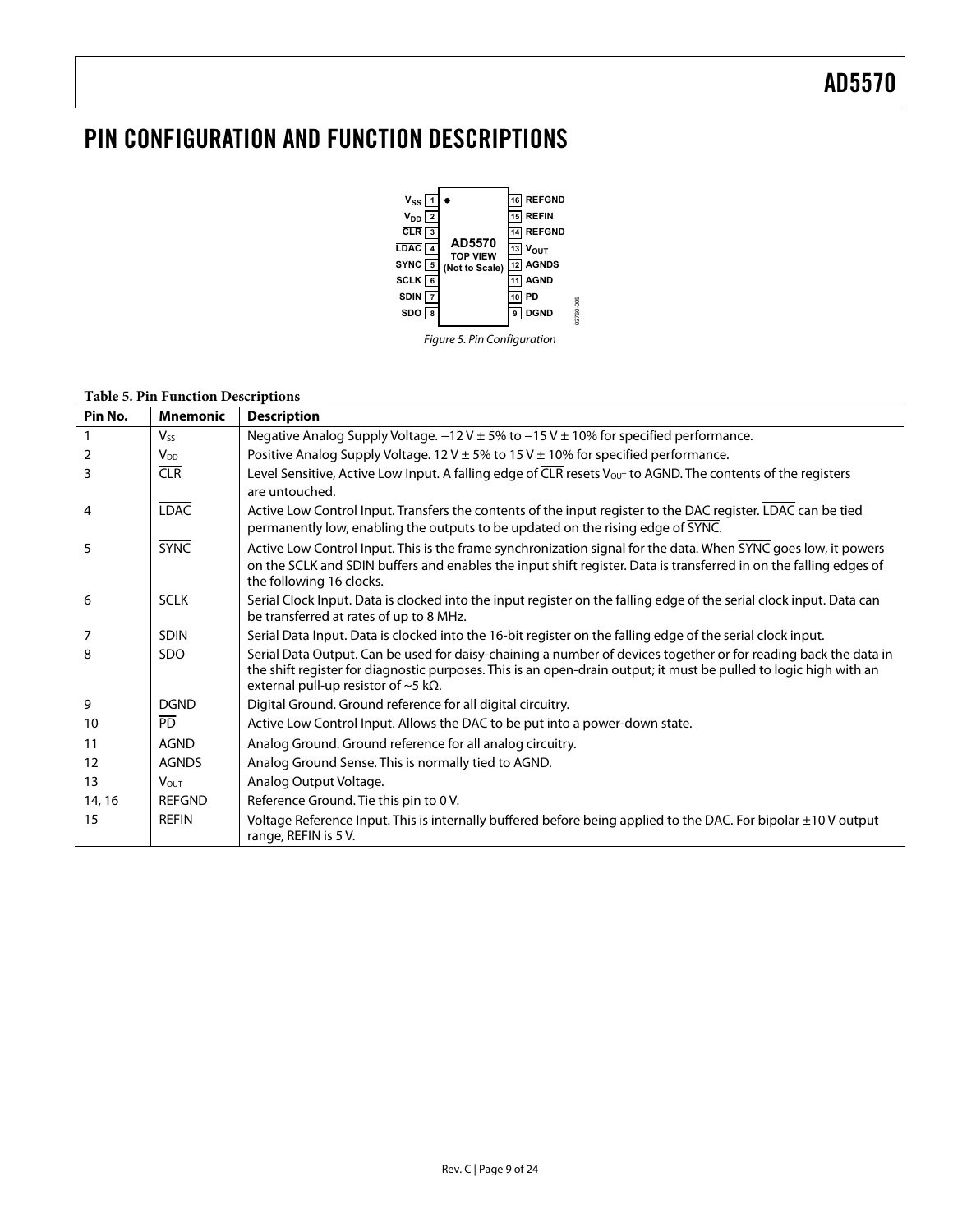## <span id="page-9-0"></span>**TERMINOLOGY**

### **Relative Accuracy or Integral Nonlinearity (INL)**

Relative accuracy or integral nonlinearity is a measure of the maximum deviation, in LSBs, from a straight line passing through the endpoints of the DAC transfer function.

### **Monotonicity**

A DAC is monotonic if the output either increases or remains constant for increasing digital inputs. The AD5570 is monotonic over its full operating temperature range.

### **Differential Nonlinearity (DNL)**

Differential nonlinearity is the difference between the measured change and the ideal 1 LSB change between any two adjacent codes. A specified differential nonlinearity of ±1 LSB maximum ensures monotonicity.

### **Gain Error**

Gain error is the difference between the actual and ideal analog output range, expressed as a percent of the full-scale range. It is the deviation in slope of the DAC transfer characteristic from the ideal.

### **Gain Error Temperature Coefficient**

Gain error temperature coefficient is a measure of the change in gain error with changes in temperature. It is expressed in ppm/°C.

### **Negative Full-Scale Error/Zero Scale Error**

Negative full-scale error is the error in the DAC output voltage when all 0s are loaded into the DAC latch. Ideally, the output voltage, with all 0s in the DAC latch, is -2 VREF.

### **Full-Scale Error**

Full-scale error is the error in the DAC output voltage when all 1s are loaded to the DAC latch. Ideally, the output voltage with all 1s loaded into the DAC latch is 2 VREF − 1 LSB.

### **Bipolar Zero Error**

Bipolar zero error is the deviation of the analog input from the ideal half-scale output of 0.0000 V when the inputs are loaded with 0x8000.

### **Output Voltage Settling Time**

Output voltage settling time is the amount of time it takes for the output to settle to a specified level for a full-scale input change.

### **Slew Rate**

The slew rate of a device is a limitation in the rate of change of output voltage. The output slewing speed of a voltage-output DAC converter is usually limited by the slew rate of the amplifier used at its output. Slew rate is measured from 10% to 90% of the output signal and is given in V/μs.

### **Digital-to-Analog Glitch Impulse**

Digital-to-analog glitch impulse is the amount of charge injected into the analog output when the input codes in the DAC register change state. It is specified as the area of the glitch in nV-s and is measured when the digital input code changes by 1 LSB at the major carry transition, that is, from code 0x7FFF to 0x8000.

### **Bandwidth**

The reference amplifiers within the DAC have a finite bandwidth to optimize noise performance. To measure it, a sine wave is applied to the reference input (REFIN), with full-scale code loaded to the DAC. The bandwidth is the frequency at which the output amplitude falls to 3 dB below the input.

### **Digital Feedthrough**

Digital feedthrough is a measure of the impulse injected into the analog output of the DAC from the digital inputs of the DAC, but is measured when the DAC output is not updated. SYNC is held high, while the SCLK and SDIN signals are toggled. Digital feedthrough is specified in nV-s and is measured with a full-scale code change on the data bus, that is, from all 0s to all 1s, and vice versa.

### **Power Supply Sensitivity**

Power supply sensitivity indicates how the output of the DAC is affected by changes in the power supply voltage.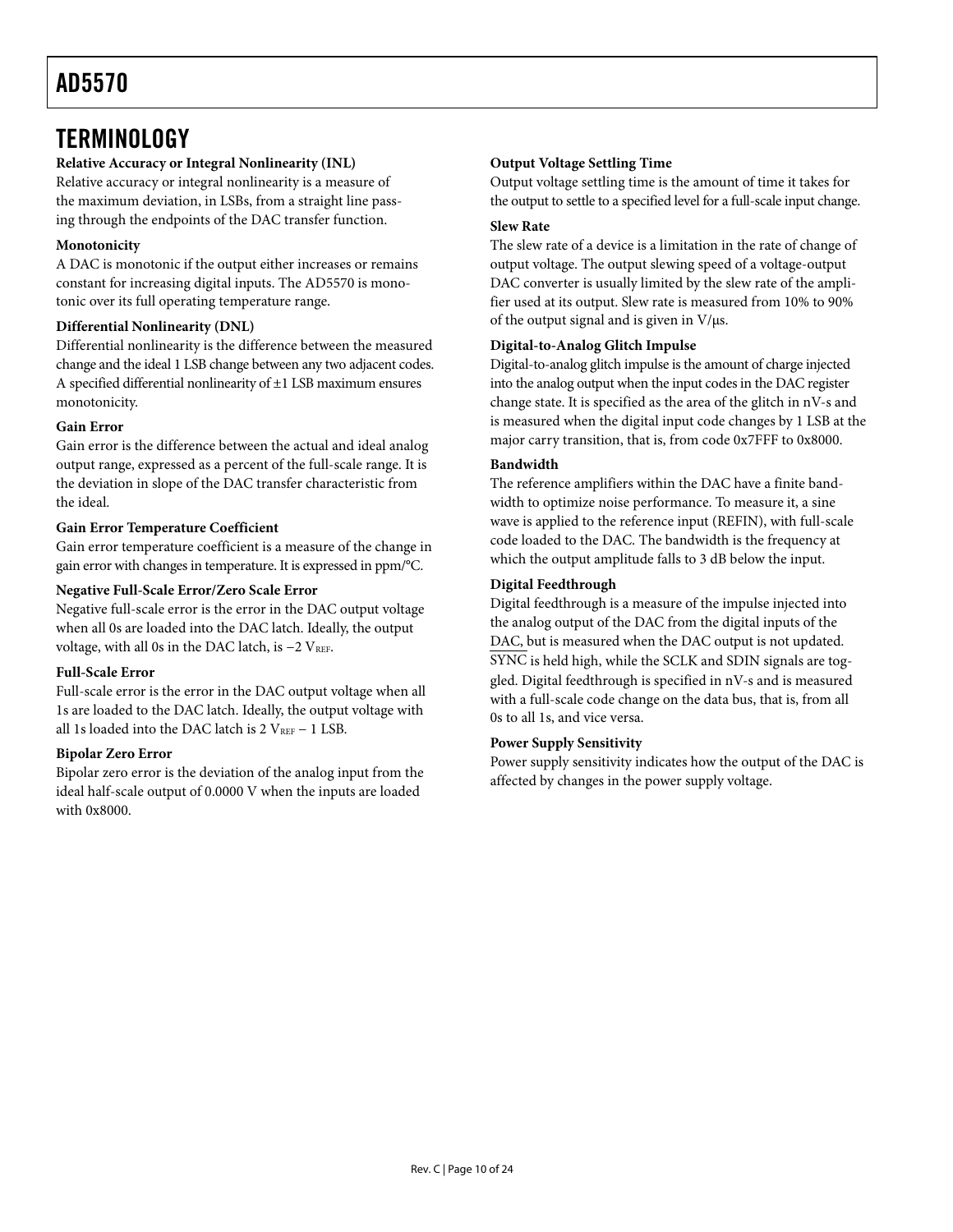## <span id="page-10-0"></span>TYPICAL PERFORMANCE CHARACTERISTICS



Figure 6. Integral Nonlinearity vs. Code,  $V_{DD}/V_{SS} = \pm 15$  V



Figure 7. Differential Nonlinearity vs. Code,  $V_{DD}/V_{SS} = \pm 15$  V



Figure 8. Integral Nonlinearity vs. Code,  $V_{DD}/V_{SS} = \pm 12$  V



Figure 9. Differential Nonlinearity vs. Code,  $V_{DD}/V_{SS} = \pm 12$  V



Figure 10. Integral Nonlinearity vs. Temperature,  $V_{DD}/V_{SS} = \pm 15$  V



Figure 11. Differential Nonlinearity vs. Temperature,  $V_{DD}/V_{SS} = \pm 15$  V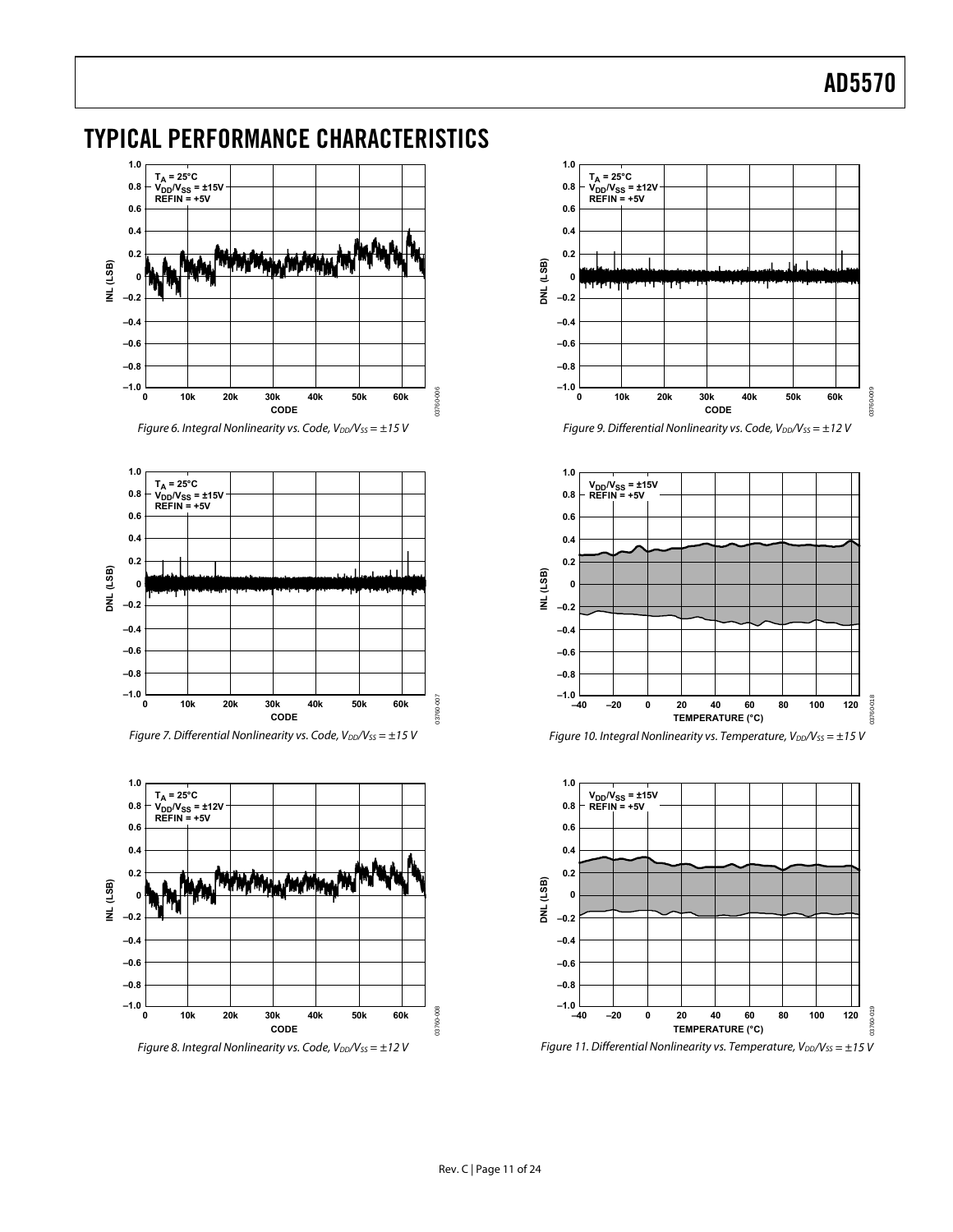



<span id="page-11-0"></span>Figure 13. Differential Nonlinearity vs. Temperature,  $V_{DD}/V_{SS} = \pm 12$  V



Figure 14. Integral Nonlinearity vs. Supply Voltage



Figure 15. Differential Nonlinearity vs. Supply Voltage







Figure 17. Integral Nonlinearity Error vs. Reference Voltage,  $V_{DD}/V_{SS} = \pm 12$  V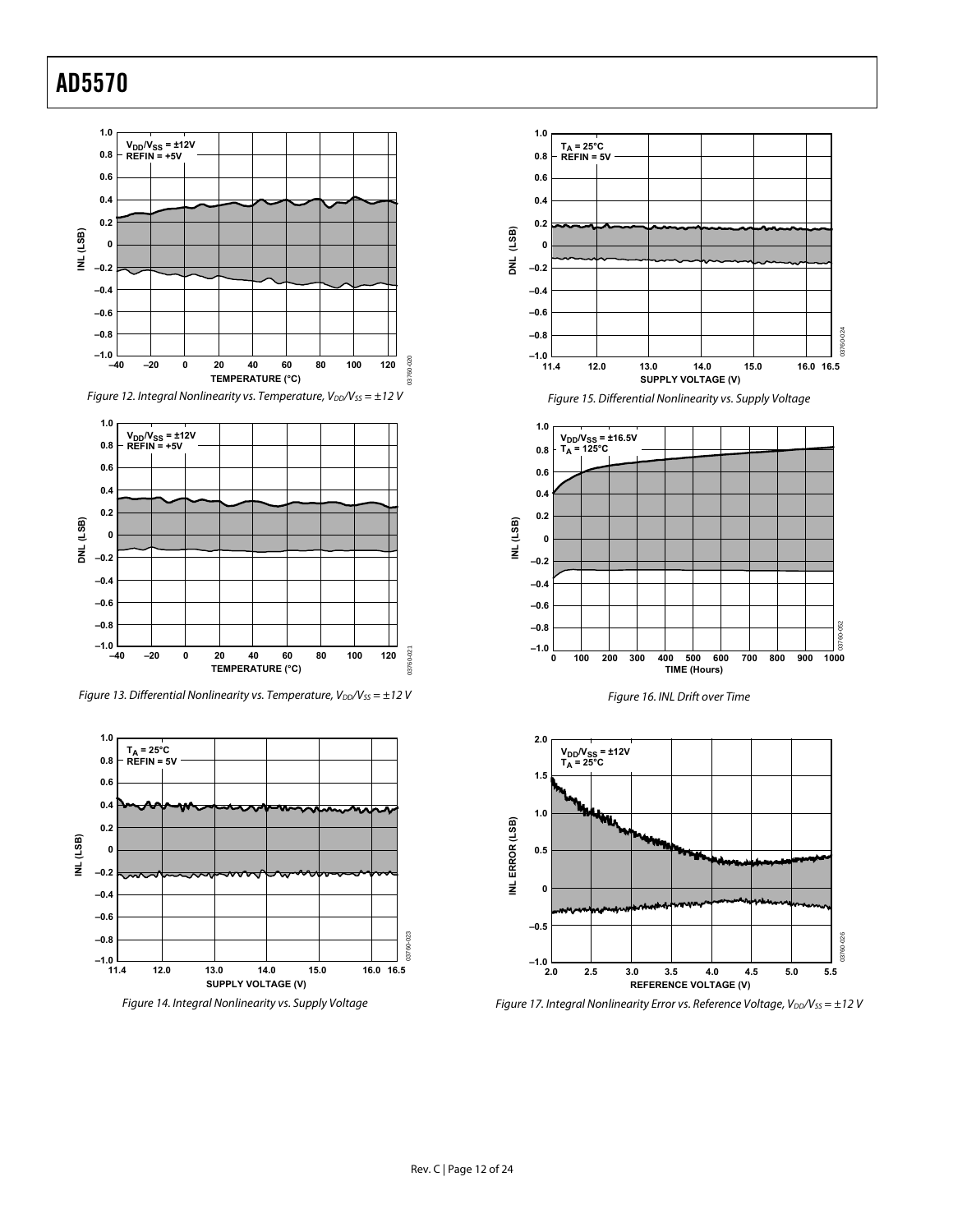





Figure 19. TUE Error vs. Reference Voltage,  $V_{DD}/V_{SS} = \pm 15$  V or  $\pm 12$  V



Figure 20. Integral Nonlinearity Error vs. Reference Voltage,  $V_{DD}/V_{SS} = \pm 15$  V









Figure 23. I<sub>DD</sub>/I<sub>SS</sub> in Power-Down vs. Supply Voltage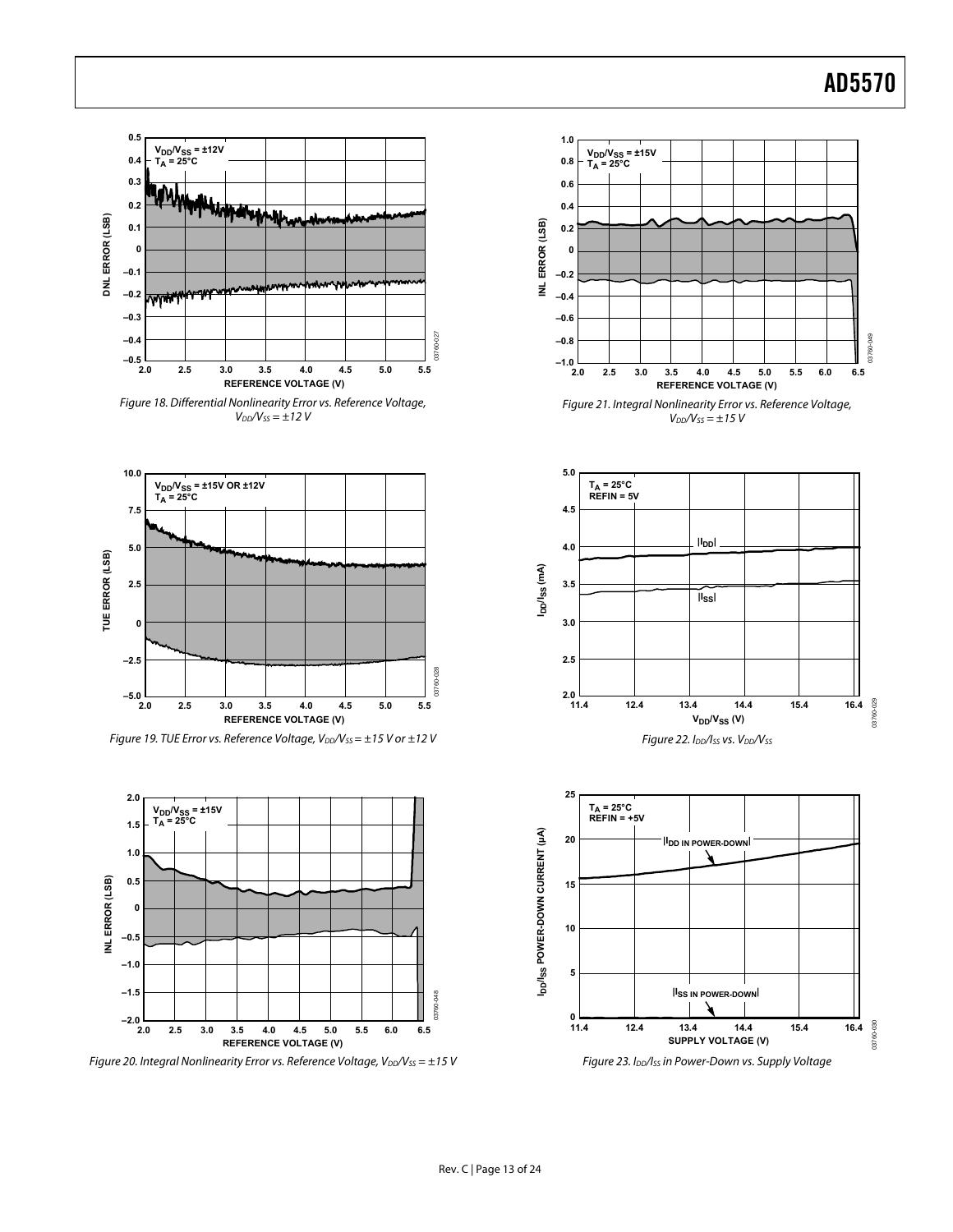





Figure 26. Gain Error vs. Temperature



Figure 27. Supply Current vs. Logic Input Current for SCLK, SYNC, SDIN, and LDAC Increasing and Decreasing



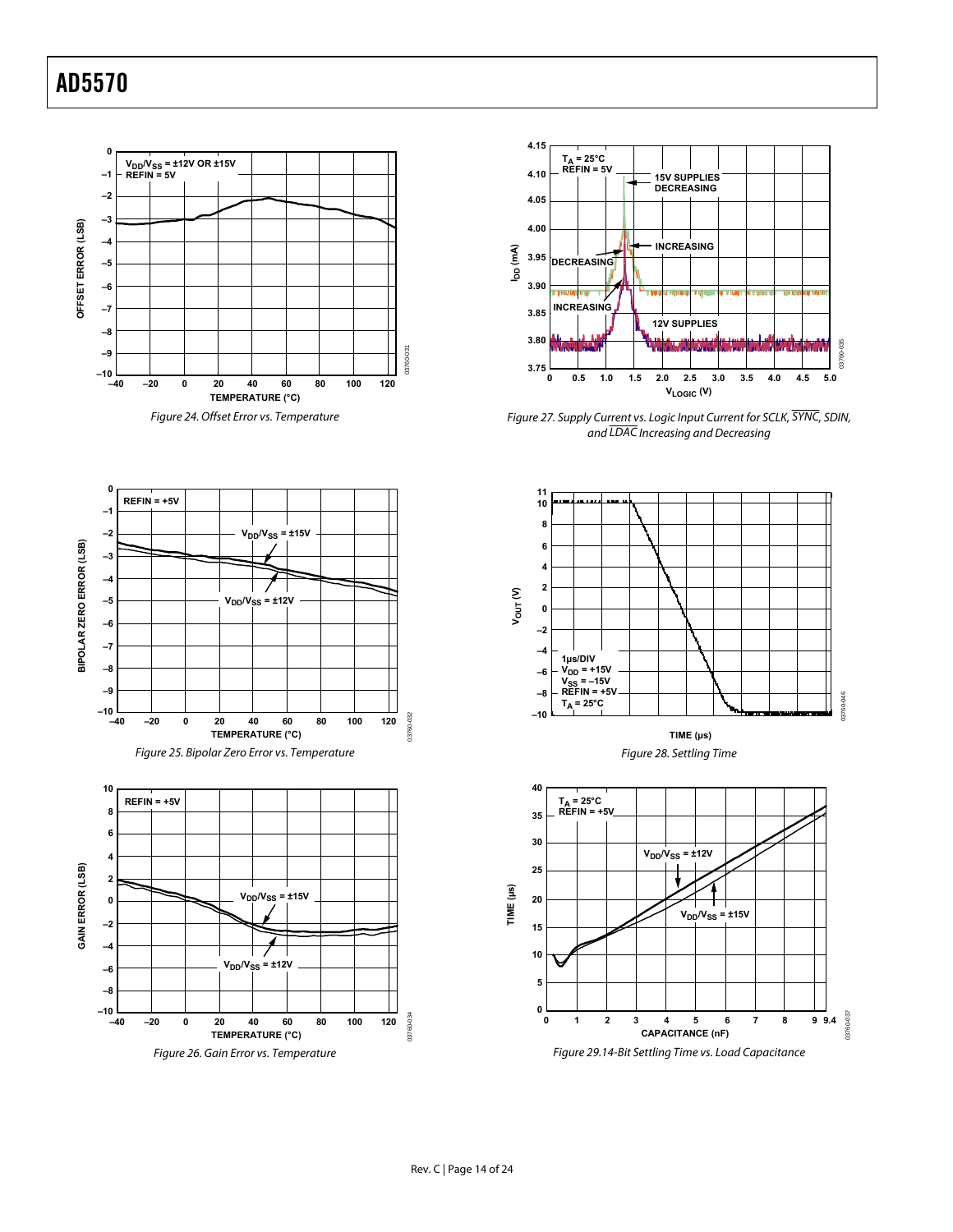



Figure 33. Major Code Transition Glitch Energy,  $V_{DD}/V_{SS} = \pm 12$  V



Figure 34. Peak-to-Peak Noise (100 kHz Bandwidth)

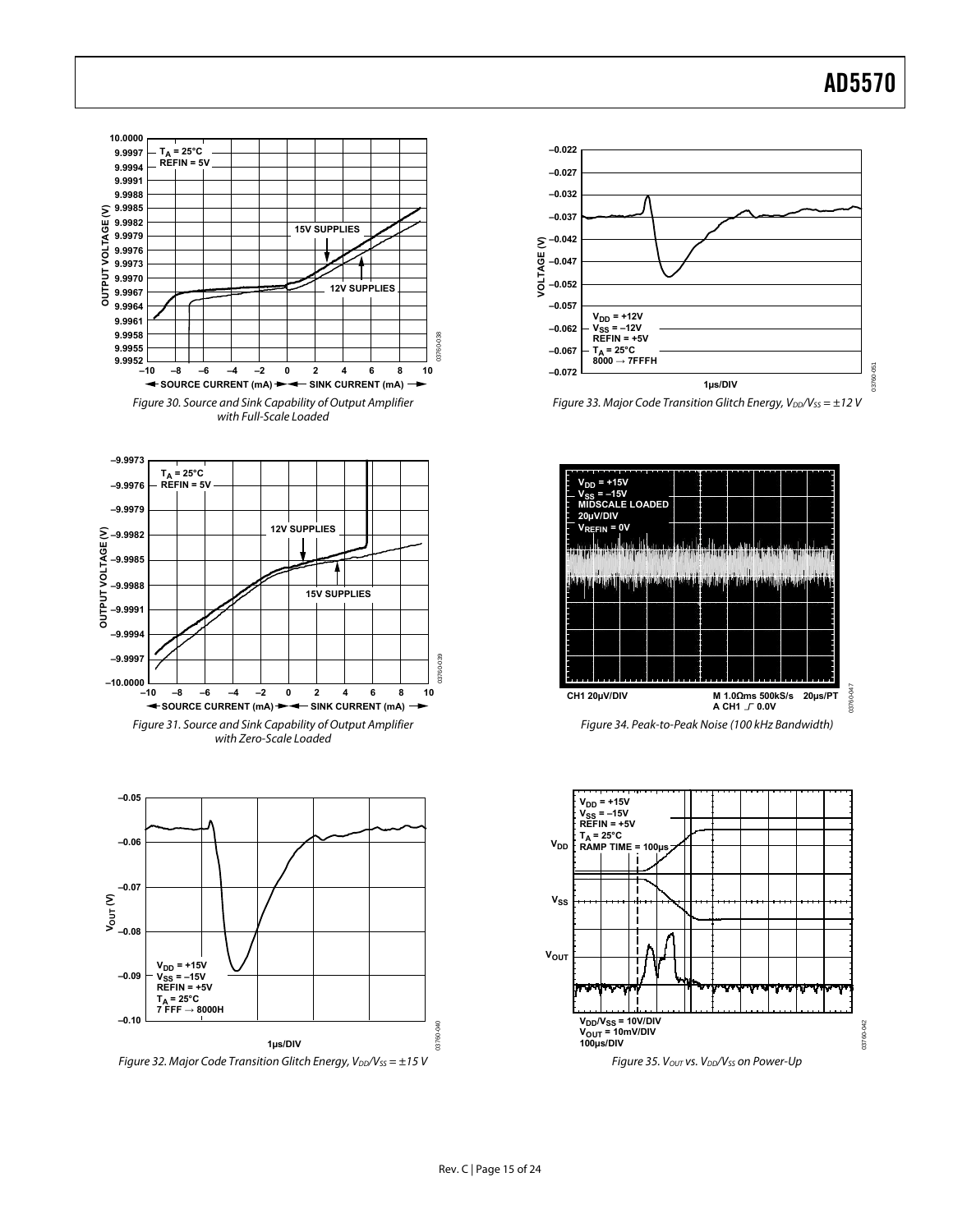## <span id="page-15-1"></span><span id="page-15-0"></span>GENERAL DESCRIPTION

The AD5570 is a single 16-bit serial input, voltage output DAC. It operates from supply voltages of  $\pm 11.4$  V to  $\pm 16.5$  V, and has a buffered voltage output of up to ±13.6 V. Data is written to the AD5570 in a 16-bit word format, via a 3-wire serial interface. The device also offers an SDO pin, available for daisy-chaining or readback.

The AD5570 incorporates a power-on reset circuit to ensure the DAC output powers up to 0 V. The device also has a power-down pin to reduce the typical current consumption to 16 μA.

### **DAC ARCHITECTURE**

The DAC architecture of the AD5570 consists of a 16-bit, currentmode, segmented R-2R DAC. The simplified circuit diagram for the DAC section is shown in [Figure 36](#page-15-2).

The four MSBs of the 16-bit data word are decoded to drive 15 switches, E1 to E15. Each of these switches connects one of the 15 matched resistors to either AGND or IOUT. The remaining 12 bits of the data word drive switches S0 to S11 of the 12-bit R-2R ladder network.



### <span id="page-15-2"></span>**REFERENCE BUFFERS**

The AD5570 operates with an external reference. The reference input (REFIN) has an input range of up to 7 V. This input voltage is then used to provide a buffered positive and negative reference for the DAC core. The positive reference is given by

$$
+V_{\text{REF}}=2\times V_{\text{REFIN}}
$$

and the negative reference to the DAC core is given by

$$
-V_{REF}=2\times V_{REFIN}
$$

These positive and negative reference voltages define the DAC output range.

### **SERIAL INTERFACE**

The AD5570 is controlled over a versatile 3-wire serial interface that operates at clock rates up to 10 MHz and is compatible with SPI, QSPI, MICROWIRE, and DSP interface standards.

### **Input Shift Register**

<span id="page-15-3"></span>The input shift register is 16 bits wide. Data is loaded into the device as a 16-bit word under the control of a serial clock input, SCLK. The timing diagram for this operation is shown in [Figure 2](#page-4-2).

On power-up, the input shift register and DAC register are loaded with midscale (0x8000). The DAC coding is straight binary; all 0s produce an output of  $-2$  V<sub>REF</sub>; all 1s produce an output of  $+2$  V<sub>REF</sub>  $-1$  LSB.

The SYNC input is a level-triggered input that acts as a frame synchronization signal and chip enable. SYNC must frame the serial word being loaded into the device. Data can be transferred into the device only while SYNCis low. To start the serial data transfer, SYNC is taken low, observing the minimum SYNC to SCLK falling edge setup time, t<sub>4</sub>. After SYNC goes low, serial data on SDIN is shifted into the device's input shift register on the falling edges of SCLK. SYNC can be taken high after the falling edge of the 16<sup>th</sup> SCLK pulse, observing the minimum SCLK falling edge to SYNC rising edge time,  $t<sub>7</sub>$ .

After the end of the serial data transfer, data is automatically transferred from the input shift register to the input register of the DAC.

When data has been transferred into the input register of the DAC, the DAC register and DAC output can be updated by taking LDAC low while SYNC is high.

### **Load DAC Input (LDAC)**

There are two ways that the DAC register and DAC output can be updated when data has been transferred into the input register of the DAC. Depending on the status of both SYNC and LDAC, one of two update modes is selected.

The first mode is synchronous LDAC. In this mode, LDAC is low while data is being clocked into the input shift register. The DAC output is updated when  $\overline{\text{SYNC}}$  is taken high. The update here occurs on the rising edge of SYNC.

The second mode is asynchronous LDAC. In this mode, LDAC is high while data is being clocked in. The DAC output is updated by taking LDAC low any time after SYNC has been taken high. The update now occurs on the falling edge of LDAC.

[Figure 37](#page-15-3) shows a simplified block diagram of the input loading circuitry.



Figure 37. Simplified Serial Interface Showing Input Loading Circuitry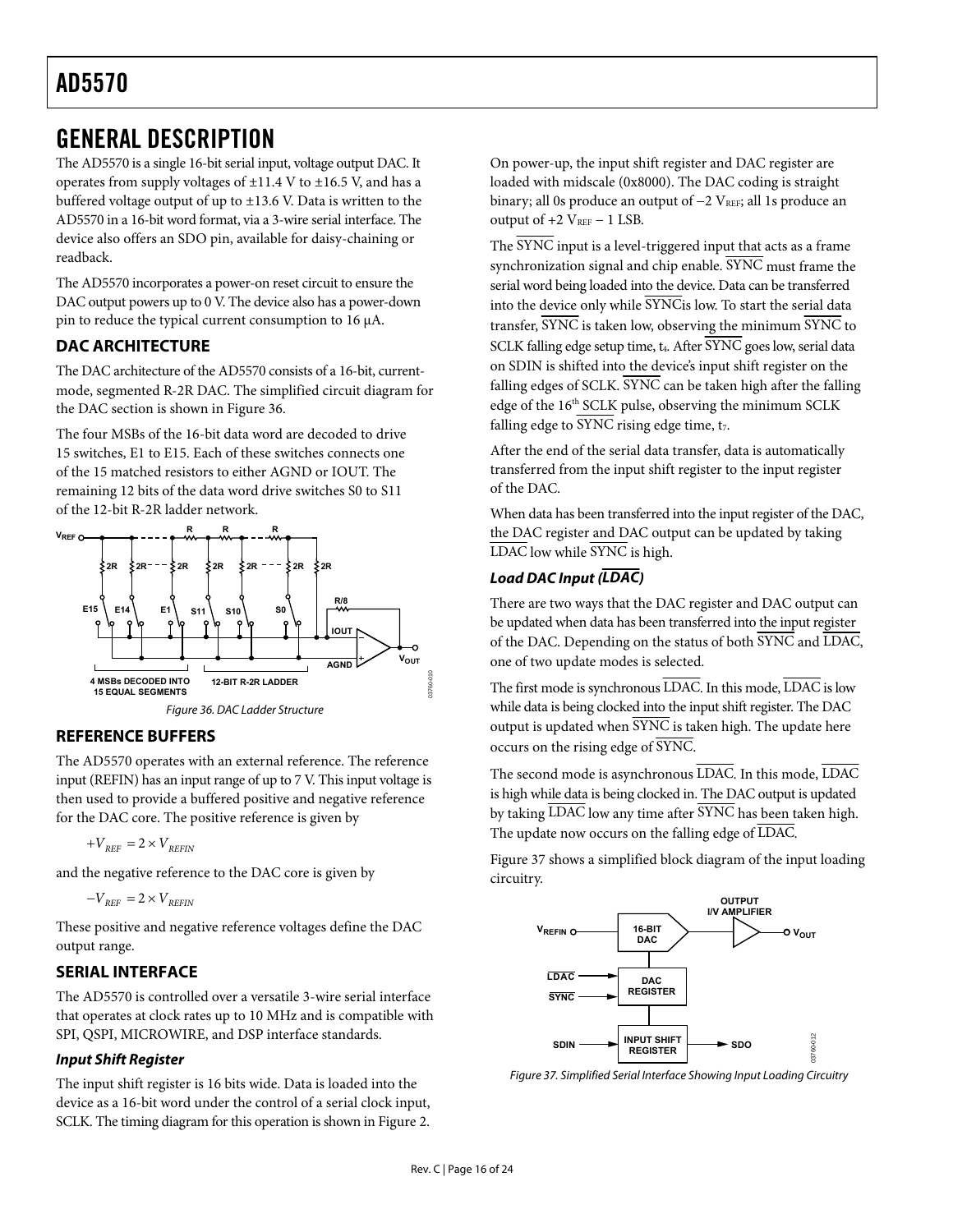### <span id="page-16-1"></span><span id="page-16-0"></span>**TRANSFER FUNCTION**

Table 6 shows the ideal input code to the output voltage relationship for the AD5570.

### **Table 6. Binary Code Table**

|            |      | <b>Digital Input</b> |            |                                       |
|------------|------|----------------------|------------|---------------------------------------|
| <b>MSB</b> |      |                      | <b>LSB</b> | Analog Output (V <sub>OUT</sub> )     |
| 1111       | 1111 | 1111                 | 1111       | +2 $V_{RFF}$ $\times$ (32,767/32,768) |
| 1000       | 0000 | 0000                 | 0001       | +2 $V_{REF}$ $\times$ (1/32,768)      |
| 1000       | 0000 | 0000                 | 0000       | 0 V                                   |
| 0111       | 1111 | 1111                 | 1111       | $-2 V_{REF} \times (1/32,768)$        |
| 0000       | 0000 | 0000                 | 0000       | $-2$ $V_{\text{RFE}}$                 |

The output voltage expression is given by

$$
V_{OUT}=-2\,V_{REFIN}+4\times\,V_{REFIN}[D\,/\,65536]
$$

where:

*D* is the decimal equivalent of the code loaded to the DAC. *VREFIN* is the reference voltage available at the REFIN pin.

### **CLEAR (CLR)**

CLR is an active low digital input that allows the output to be cleared to 0 V. When the CLR signal is brought back high, the output stays at 0 V until  $\overline{\text{LDAC}}$  is brought low. The relationship between  $\overline{\text{LDAC}}$  and  $\overline{\text{CLR}}$  is explained further in Table 7.

### **Table 7. Relationships Among PD, CLR, and LDAC**

| PD | <b>CLR</b> | <b>LDAC</b> | <b>Comments</b>                                                                                                                                                                                                                 |
|----|------------|-------------|---------------------------------------------------------------------------------------------------------------------------------------------------------------------------------------------------------------------------------|
| 0  | x          | x           | PD has priority over LDAC and CLR. The<br>output remains at 0 V through an internal<br>20 k $\Omega$ resistor. It is still possible to address<br>both the input register and DAC register<br>when the AD5570 is in power-down. |
| 1  | O          | 0           | Data is written to the input register and<br>DAC register. CLR has higher priority over<br>LDAC; therefore, the output is at 0V.                                                                                                |
| 1  | O          |             | Data is written to the input register only.<br>The output is at 0 V and remains at 0 V<br>when CLR is taken back high.                                                                                                          |
| 1  |            | $\Omega$    | Data is written to the input register and the<br>DAC register. The output is driven to the<br>DAC level.                                                                                                                        |
|    |            |             | Data is written to the input register only.<br>The output of the DAC register is unchanged.                                                                                                                                     |

### **POWER-DOWN (PD)**

The power-down pin allows the user to place the AD5570 into a power-down mode. In power-down mode, power consumption is at a minimum; the device typically consumes only 16 μA.

### **POWER-ON RESET**

The AD5570 contains a power-on reset circuit that controls the output during power-up and power-down. This is useful in applications where the known state of the output of the DAC during power-up is important. On power-up and power-down, the output of the DAC and V<sub>OUT</sub>, is held at AGND.

### **SERIAL DATA OUTPUT (SDO)**

The SDO is the internal shift registers output. For the AD5570, SDO is an internal pull-down only; an external pull-up resistor of  $~5 k\Omega$  to external logic high is required. SDO pull-down is disabled when the device is in power-down, thus saving current.

The availability of SDO allows any number of AD5570s to be daisy-chained together. It also allows for the contents of the DAC register, or any number of DACs daisy-chained together, to be read back for diagnostic purposes.

### **Daisy Chaining**

This mode of operation is designed for multi DAC systems, where several AD5570s can be connected in cascade as shown in [Figure 38](#page-17-0). This is done by connecting the control inputs in parallel and then daisy-chaining the SDIN and SDO I/Os of each device. An external pull-up resistor of ~5 k $\Omega$  on SDO is required when using the part in daisy-chain mode.

As described earlier, when  $\overline{\text{SYNC}}$  goes low, serial data on SDIN is shifted into the input shift register on the falling edge of SCLK. If more than 16 clock pulses are applied, the data ripples out of the shift resister and appears on the SDO line. By connecting this line to the SDIN input on the next AD5570 in the chain, a multi DAC interface can be constructed.

One data transfer cycle of 16 SCLK pulses is required for each DAC in the system. Therefore, the total number of clock cycles must equal 16 N, where N is the total number of devices in the chain. The first data transfer cycle written into the chain appears at the last DAC in the system on the final data transfer cycle.

When the serial transfer to all devices is complete, take SYNC high. This prevents any further data from being clocked into the devices.

A continuous SCLK source can be used if SYNC is held low for the correct number of clock cycles. Alternatively, a burst clock containing the exact number of clock cycles can be used and SYNC is taken high some time later. The outputs of all the DACs in the system can be updated simultaneously using the LDAC signal.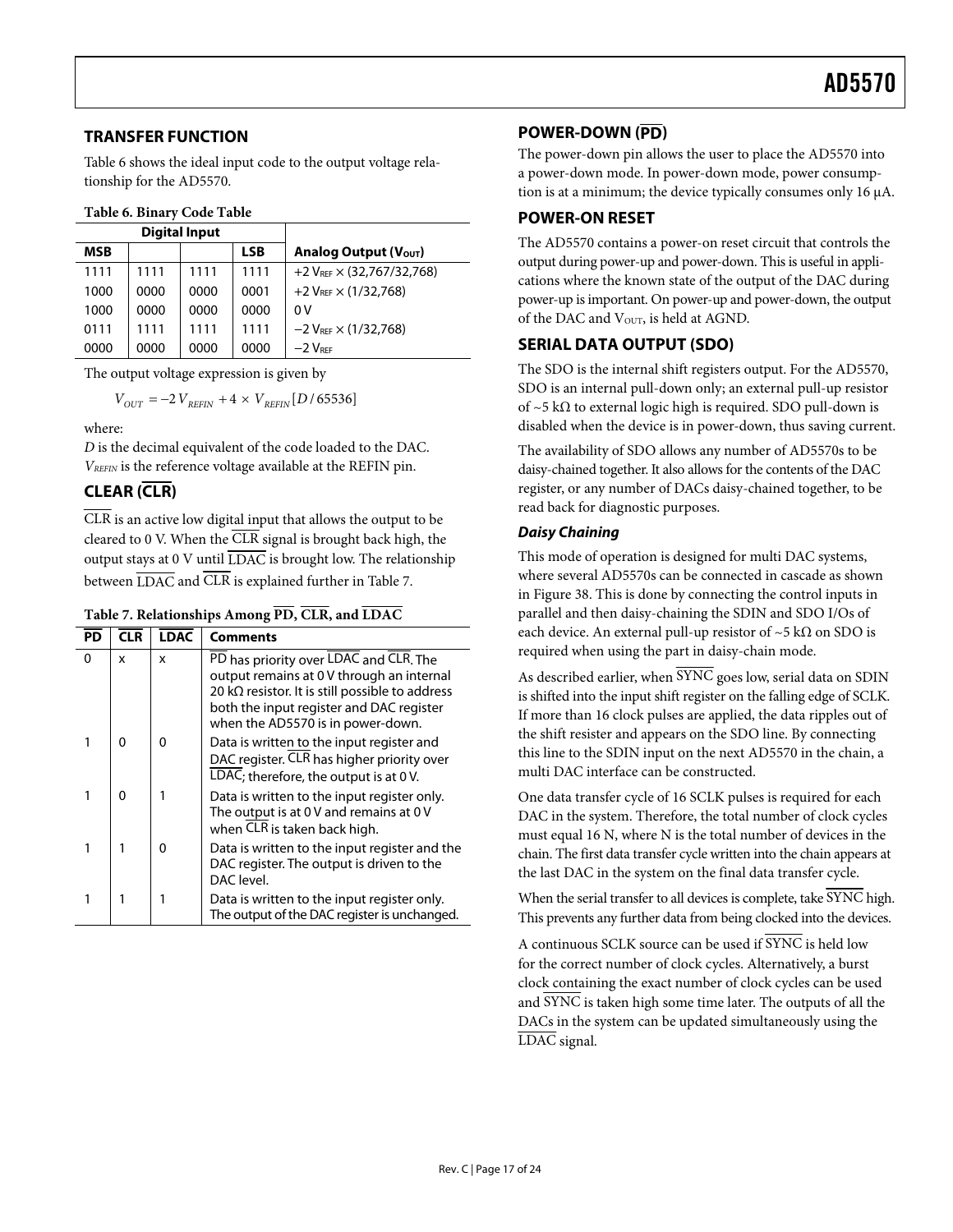### **Readback**

The AD5570 allows the data contained in the DAC register to be read back, if required. As with daisy chaining, an external pull-up resistor of ~5 k $\Omega$  on SDO is required. The data in the DAC register is available on SDO on the falling edges of SCLK when  $\overline{\text{SYNC}}$  is low. On the 16<sup>th</sup> SCLK edge, SDO is updated to repeat SDIN with a delay of 16 clock cycles.

To read back the contents of the DAC register without writing to the part, take  $\overline{\text{SYNC}}$  low while  $\overline{\text{LDAC}}$  is held high.

Daisy-chaining readback is also possible through the SDO pin of the last device in the DAC chain because the DAC data passes through the DAC chain with the appropriate latency.

<span id="page-17-0"></span>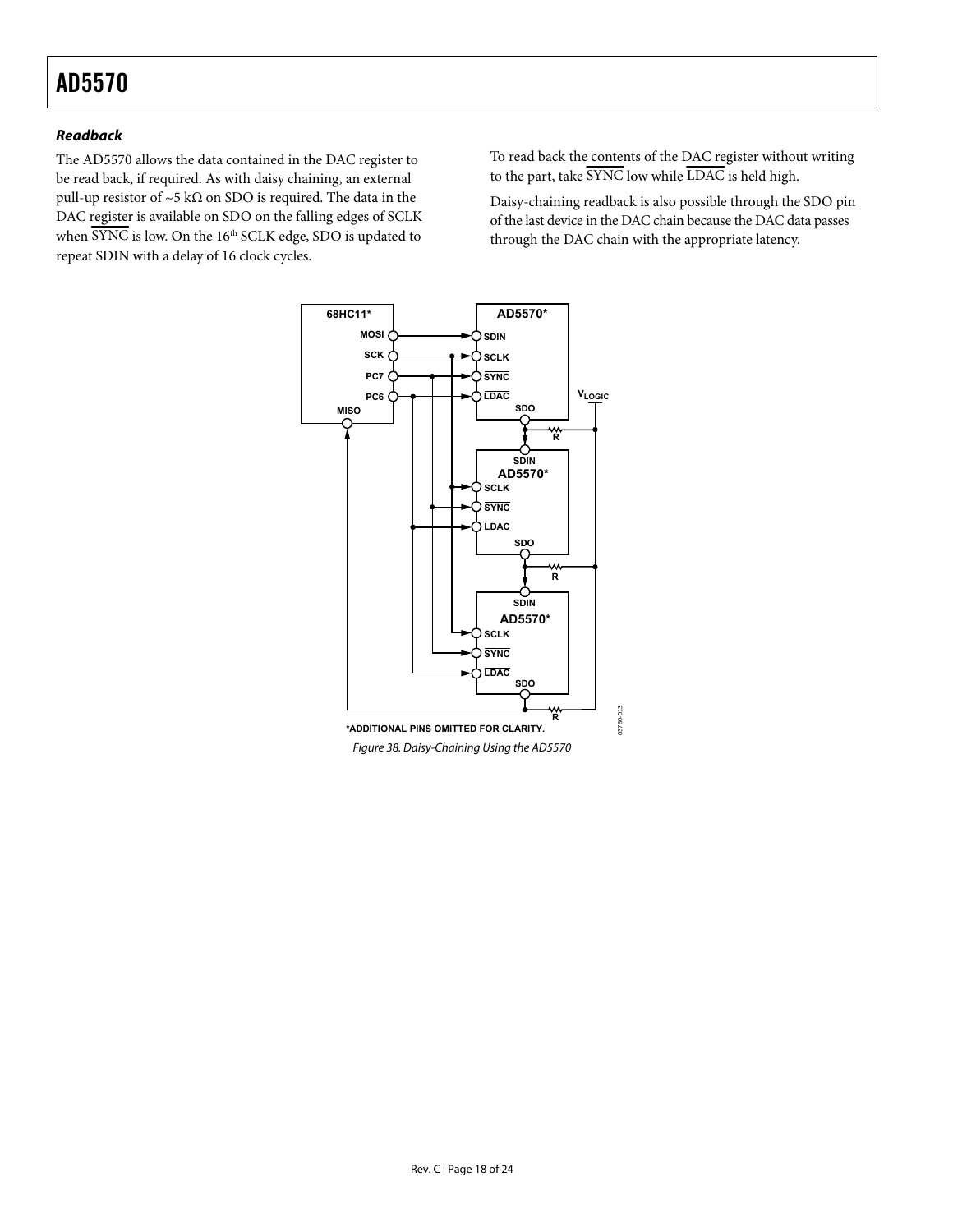## <span id="page-18-1"></span><span id="page-18-0"></span>APPLICATIONS INFORMATION

### **TYPICAL OPERATING CIRCUIT**

[Figure 39](#page-18-2) shows the typical operating circuit for the AD5570. The only external component needed for this precision 16-bit DAC is a single external positive reference. Because the device incorporates reference buffers, it eliminates the need for a negative reference, external inverters, precision amplifiers, and resistors. This leads to an overall savings of both cost and board space.

In the circuit shown in [Figure 39,](#page-18-2)  $V_{DD}$  and  $V_{SS}$  are both connected to  $\pm$ 15 V, but V<sub>DD</sub> and V<sub>ss</sub> can operate supplies from 11.4 V to 16.5 V. AGNDS is connected to AGND, but the option of force/ sense is included on this device if required by the user.

<span id="page-18-3"></span>

### <span id="page-18-2"></span>**Force/Sense of AGND**

Because of the extremely high accuracy of this device, system design issues (such as grounding and contact resistance) are very important. The AD5570, with ±10 V output, has an LSB size of 305 μV. Therefore, series wiring and connector resistances of very small values can cause voltage drops of an LSB. For this reason, the AD5570 offers a force/sense output configuration.

[Figure 40](#page-18-3) shows how to connect the AD5570 to the force/sense amplifier. Where accuracy of the output is important, an amplifier such as the OP177 is ideal. The OP177 is ultraprecise with offset voltages of 10 μV maximum at room temperature, and offset drift of 0.1 μV/°C maximum. Alternative recommended amplifiers are the OP1177 and the OP77. For applications where optimization of the circuit for settling time is needed, the AD845 is recommended.

### **Precision Voltage Reference Selection**

To achieve the optimum performance from the AD5570, give special attention to the selection of a precision voltage reference. The AD5570 has just one reference input, REFIN. This voltage on REFIN is used to provide a buffered positive and negative reference for the DAC core. Therefore, any error in the voltage reference is reflected in the output of the device.



Figure 40. Driving AGND and AGNDS Using a Force/Sense Amplifier

The four possible sources of error to consider when choosing a voltage reference for high accuracy applications are initial accuracy, long-term drift, temperature coefficient of the output voltage, and output voltage noise.

Initial accuracy on the output voltage of an external reference can lead to a full-scale error in the DAC. Therefore, to minimize these errors, a reference with low initial accuracy specification is preferred. Also, choosing a reference with an output trim adjustment, such as the ADR425, allows a system designer to trim out system errors by setting the reference voltage to a voltage other than the nominal. The trim adjustment can also be used at temperature to trim out any error.

Long-term drift (LTD) is a measure of how much the reference drifts over time. A reference with a tight long-term drift specification ensures that the overall solution remains relatively stable over its entire lifetime.

The temperature coefficient of a references output voltage affects INL, DNL, and TUE. Choose a reference with a tight temperature coefficient specification to reduce the depend ence of the DAC output voltage on ambient conditions.

In high accuracy applications that have a relatively low noise budget, reference output voltage noise needs to be considered. It is important to choose a reference with as low an output noise voltage as practical for the system resolution required. Precision voltage references, such as the ADR435 (XFET® design), produce low output noise in the 0.1 Hz to 10 Hz region. However, as the circuit bandwidth increases, filtering the output of the reference can be required to minimize the output noise.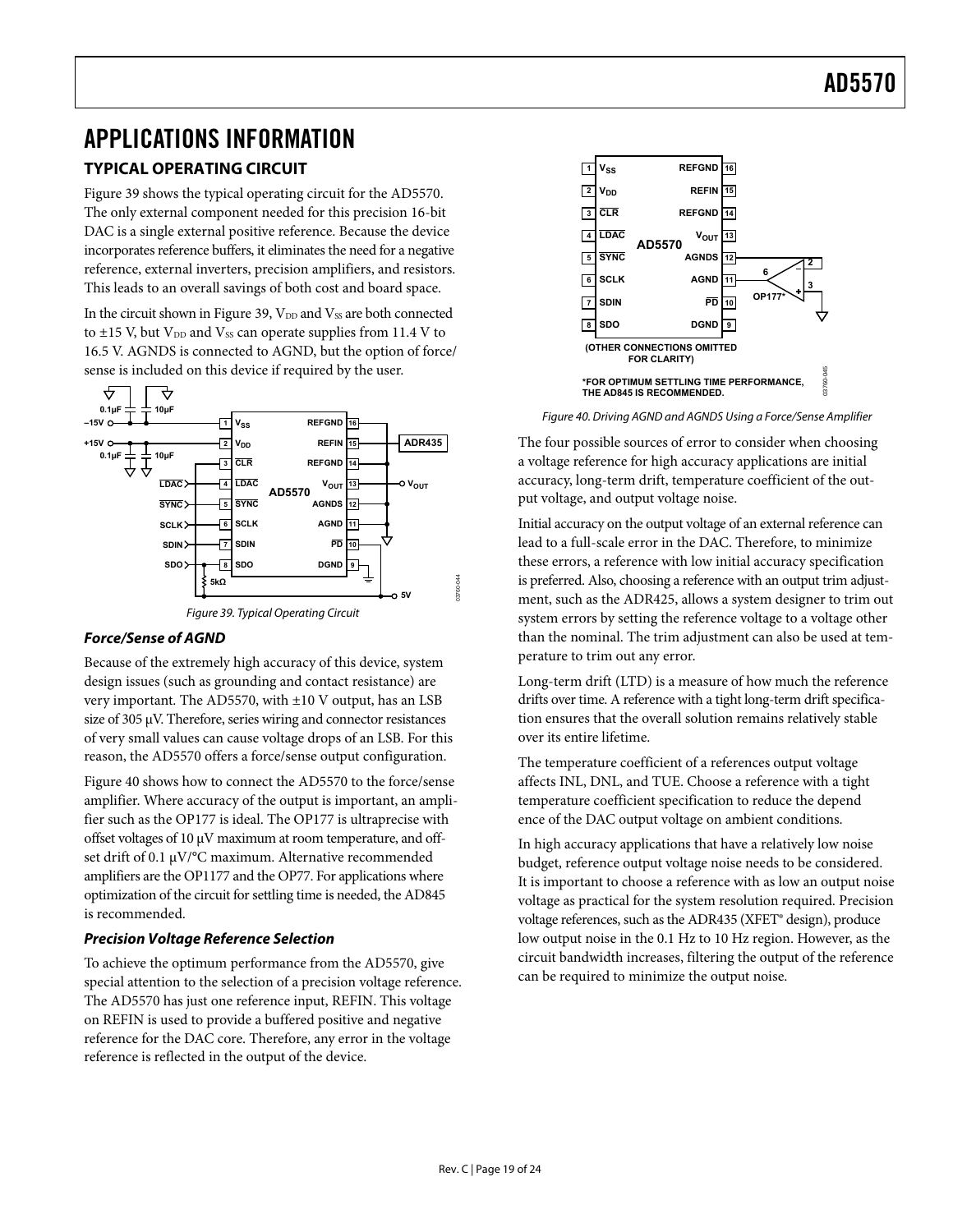| Part No.           | <b>Initial</b><br><b>Accuracy</b><br>(mV max) | Long-Term<br><b>Drift</b><br>(ppm typ) | <b>Temp Drift</b><br>(ppm/<br>°C max) | $0.1$ Hz to<br><b>10 Hz Noise</b><br>$(\mu V p-p typ)$ |
|--------------------|-----------------------------------------------|----------------------------------------|---------------------------------------|--------------------------------------------------------|
| <b>ADR435</b>      | ±6                                            | 30                                     | 3                                     | 3.4                                                    |
| <b>ADR425</b>      | ±6                                            | 50                                     | 3                                     | 3.4                                                    |
| ADR02 <sup>1</sup> | ±5                                            | 50                                     | 3                                     | 15                                                     |
| <b>ADR395</b>      | ±6                                            | 50                                     | 25                                    | 5                                                      |
| AD586              | $\pm 2.5$                                     | 15                                     | 10                                    | 4                                                      |

### <span id="page-19-0"></span>**Table 8. Partial List of Precision References Recommended for Use with the AD5570**

1 Available in SC70 package.

### **LAYOUT GUIDELINES**

In any circuit where accuracy is important, careful consideration of the power supply and ground return layout helps to ensure the rated performance. The printed circuit board that the AD5570 is mounted on is designed so the analog and digital sections are separated and confined to certain areas of the board. If the AD5570 is in a system where multiple devices require an AGND-to-DGND connection, the connection is made at one point only. The star ground point is established as close as possible to the device.

The AD5570 has ample supply bypassing of 10 μF in parallel with 0.1 μF on each supply located as close to the package as possible, ideally right up against the device. The 10 μF capacitors are the tantalum bead type. The 0.1 μF capacitor has low effective series resistance (ESR) and effective series inductance (ESI) such as the common ceramic types that provide a low impedance path to ground at high frequencies to handle transient currents due to internal logic switching.

<span id="page-19-1"></span>The power supply lines of the AD5570 use as large a trace as possible to provide low impedance paths and reduce the effects of glitches on the power supply line. Fast switching signals such as clocks are shielded with digital ground to avoid radiating noise to other parts of the board, and are never be run near the reference inputs. A ground line routed between the SDIN and SCLK lines reduces crosstalk between them; this is not required on a multilayer board that has a separate ground plane, but separating the lines helps. It is essential to minimize noise on the REFIN line because it couples through to the DAC output.

Avoid crossover of digital and analog signals. Traces on opposite sides of the board must run at right angles to each other. This reduces the effects of feed through the board. A microstrip technique is by far the best, but not always possible with a double-sided board. In this technique, the component side of the board is dedicated to ground plane, while signal traces are placed on the solder side.

### **OPTO-ISOLATORS**

In many process control applications, it is necessary to provide an isolation barrier between the controller and the unit being controlled. Opto-isolators provide voltage isolation in excess of 3 kV. The serial loading structure of the AD5570 makes it ideal for opto-isolated interfaces, because the number of interface lines is kept to a minimum. [Figure 41](#page-19-1) shows a 4-channel isolated interface to the AD5570. To reduce the number of opto-isolators, the LDAC pin can be tied permanently low if the simultaneous updating of the DAC is not required. The DAC can then be updated on the rising edge of SYNC.

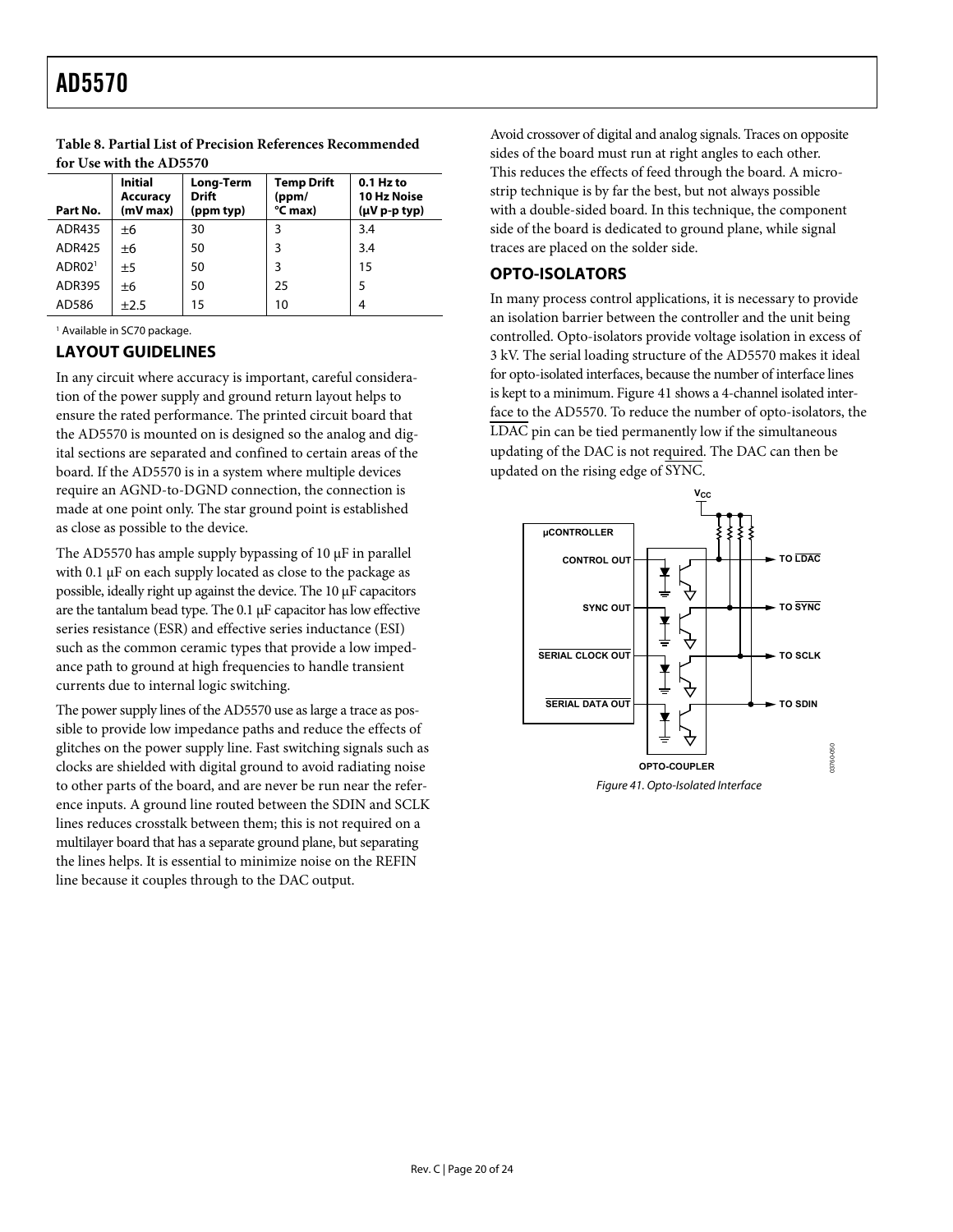### <span id="page-20-0"></span>**MICROPROCESSOR INTERFACING**

Microprocessor interfacing to the AD5570 is via a serial bus that uses standard protocol compatible with microcontrollers and DSP processors. The communications channel is a 3-wire (minimum) interface consisting of a clock signal, a data signal, and a synchronization signal. The AD5570 requires a 16-bit data word with data valid on the falling edge of SCLK.

For all the interfaces, the DAC output update can be done automatically when all the data is clocked in, or it can be done under the control of LDAC. The contents of the DAC register can be read using the readback function.

### **AD5570 to MC68HC11 Interface**

[Figure 42](#page-20-1) shows an example of a serial interface between the AD5570 and the MC68HC11 microcontroller. The serial peripheral interface (SPI) on the MC68HC11 is configured for master mode ( $MSTR = 1$ ), clock polarity bit ( $CPOL = 0$ ), and the clock phase bit (CPHA = 1). The SPI is configured by writing to the SPI control register (SPCR); see documentation on the MC68HC11. SCK of the MC68HC11 drives the SCLK of the AD5570, the MOSI output drives the serial data line (SDIN) of the AD5570, and the MISO input is driven from SDO. The SYNC is driven from one of the port lines, in this case, PC7.

When data is being transmitted to the AD5570, the SYNC line (PC7) is taken low and data is transmitted MSB first. Data appearing on the MOSI output is valid on the falling edge of SCK. Eight falling clock edges occur in the transmit cycle; therefore, in order to load the required 16-bit word, PC7 is not brought high until the second 8-bit word has been transferred to the DACs input shift register.

<span id="page-20-1"></span>

LDAC is controlled by the PC6 port output. The DAC can be updated after each 2-byte transfer by bringing LDAC low. This example does not show other serial lines for the DAC. If CLR were used, control it by the Port Output PC5.

### **AD5570 to 8xC51 Interface**

The AD5570 requires a clock synchronized to the serial data. For this reason, the 8xC51 must be operated in Mode 0. In this mode, serial data enters and exits through RxD, and a shift clock is output on TxD.

P3.3 and P3.4 are bit-programmable pins on the serial port and are used to drive SYNC and LDAC, respectively.

The 8xC51 provides the LSB of its SBUF register as the first bit in the data stream. The user must ensure that the data in the SBUF register is arranged correctly because the DAC expects MSB first.



When data is to be transmitted to the DAC, P3.3 is taken low. Data on RxD is clocked out of the microcontroller on the rising edge of TxD and is valid on the falling edge. As a result, no glue logic is required between this DAC and the microcontroller interface.

The 8xC51 transmits data in 8-bit bytes with only eight falling clock edges occurring in the transmit cycle. Because the DAC expects a 16-bit word,  $\overline{\text{SYNC}}$  (P3.3) must be left low after the first eight bits are transferred. After the second byte has been transferred, the P3.3 line is taken high. The DAC can be updated using LDAC via P3.4 of the 8xC51.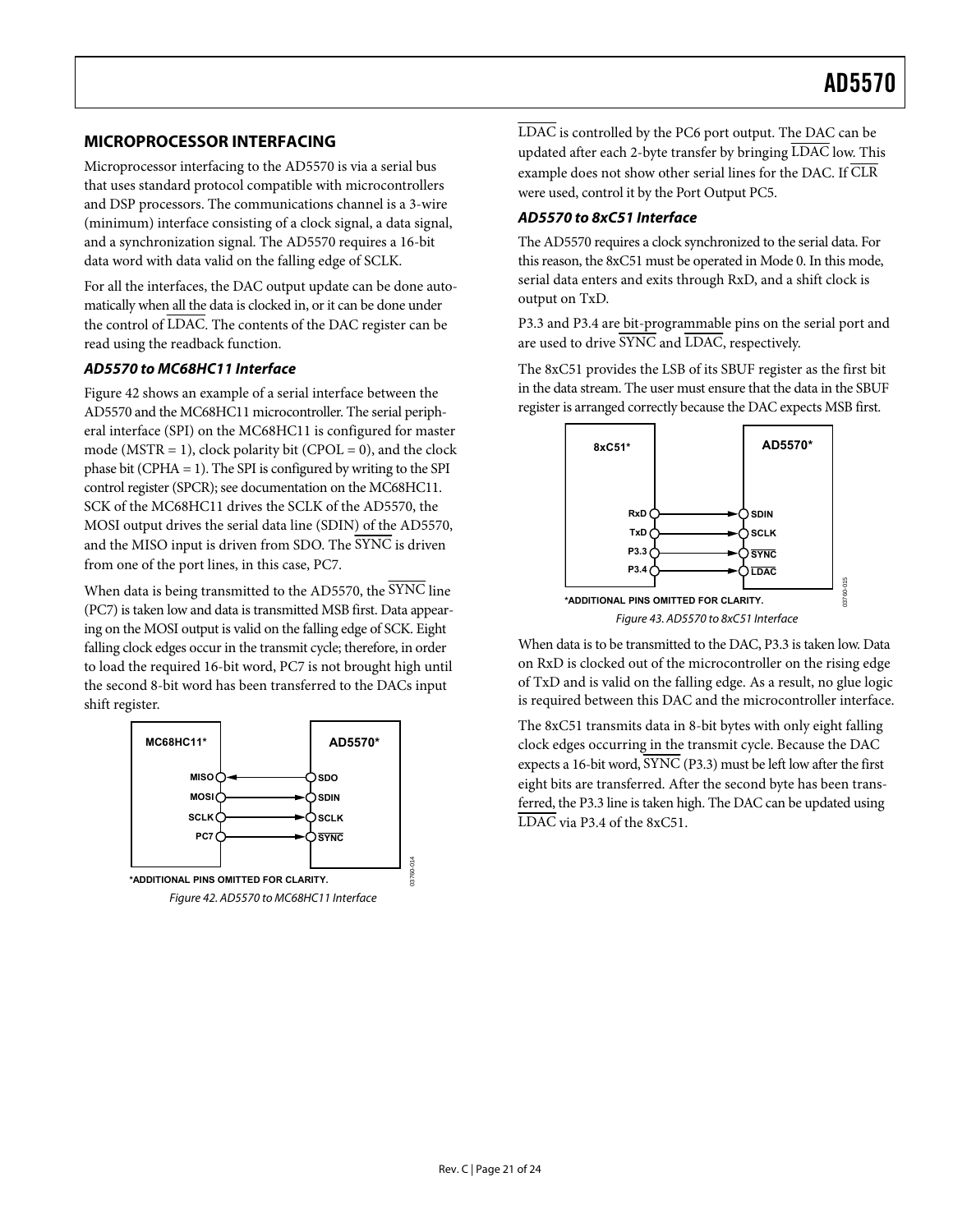### <span id="page-21-0"></span>**AD5570 to ADSP21xx**

An interface between the AD5570 and the ADSP21xx family is shown in [Figure 44](#page-21-1). The ADSP21xx must be set up to operate in the SPORT transmit alternate framing mode. The ADSP21xx is programmed through the SPORT control register and is configured as follows: internal clock operation, active low framing, and 16-bit word length.

<span id="page-21-2"></span>Transmission is initiated by writing a word to the Tx register, after the SPORT has been enabled. As the data is clocked out of the DSP on the rising edge of SCLK, no glue logic is required to interface the DSP to the DAC. In the interface shown, the DAC output is updated using the  $\overline{\text{LDAC}}$  pin via the DSP. Alternatively, the LDAC input can be tied permanently low, and then the update is automatic when TFS is taken high.



### <span id="page-21-1"></span>**AD5570 to PIC16C6x/7x**

The PIC16C6x/7x synchronous serial port (SSP) is configured as an SPI master with the clock polarity bit set to 0. This is done by writing to the synchronous serial port control register, SSPCON (see documentation on the PIC16/17 microcontroller). In this example, I/O port RA1 is being used to pulse SYNC and enable the serial port of the AD5570. This microcontroller transfers only

eight bits of data during each serial transfer operation; therefore, twoconsecutive write operations are needed. Figure 45 shows the connection diagram.



### **EVALUATION BOARD**

The AD5570 comes with a full evaluation board to aid designers in evaluating the high performance of the part with minimal effort. The evaluation board requires a power supply, a PC, and an oscilloscope.

The AD5570 evaluation kit includes a populated and tested AD5570 printed circuit board. The evaluation board interfaces to the parallel interface of a PC. Software is available with the evaluation board that allows the user to easily program the AD5570. A schematic of the evaluation board is shown in [Figure 46](#page-22-0). The software runs on any PC installed with Microsoft<sup>®</sup> Windows<sup>®</sup> 95/ Windows<sup>®</sup> 98/Windows<sup>®</sup> ME/ Windows® 2000/Windows® XP.

An application note containing full details on operating the evaluation board comes supplied with the AD5570 evaluation board.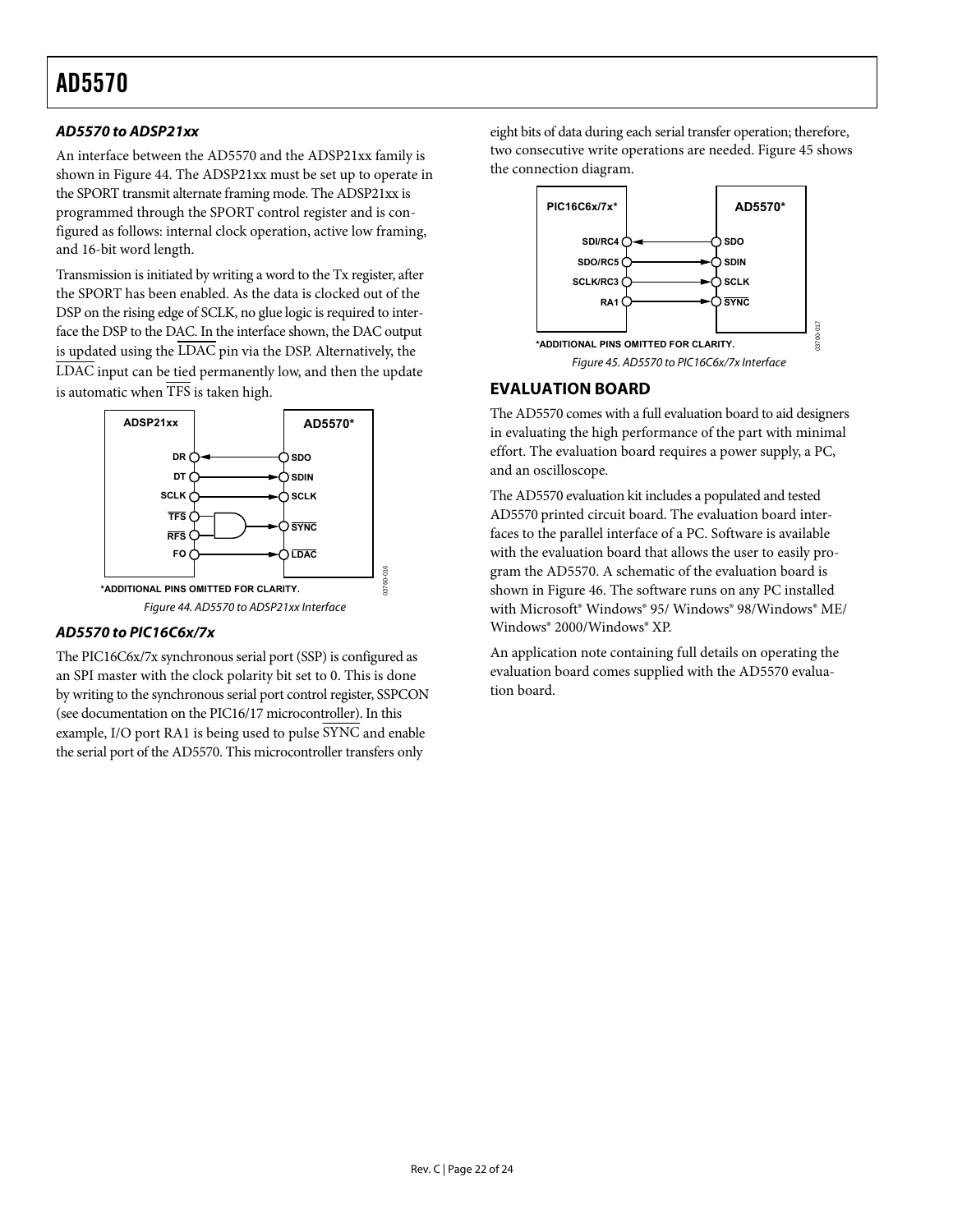<span id="page-22-0"></span>